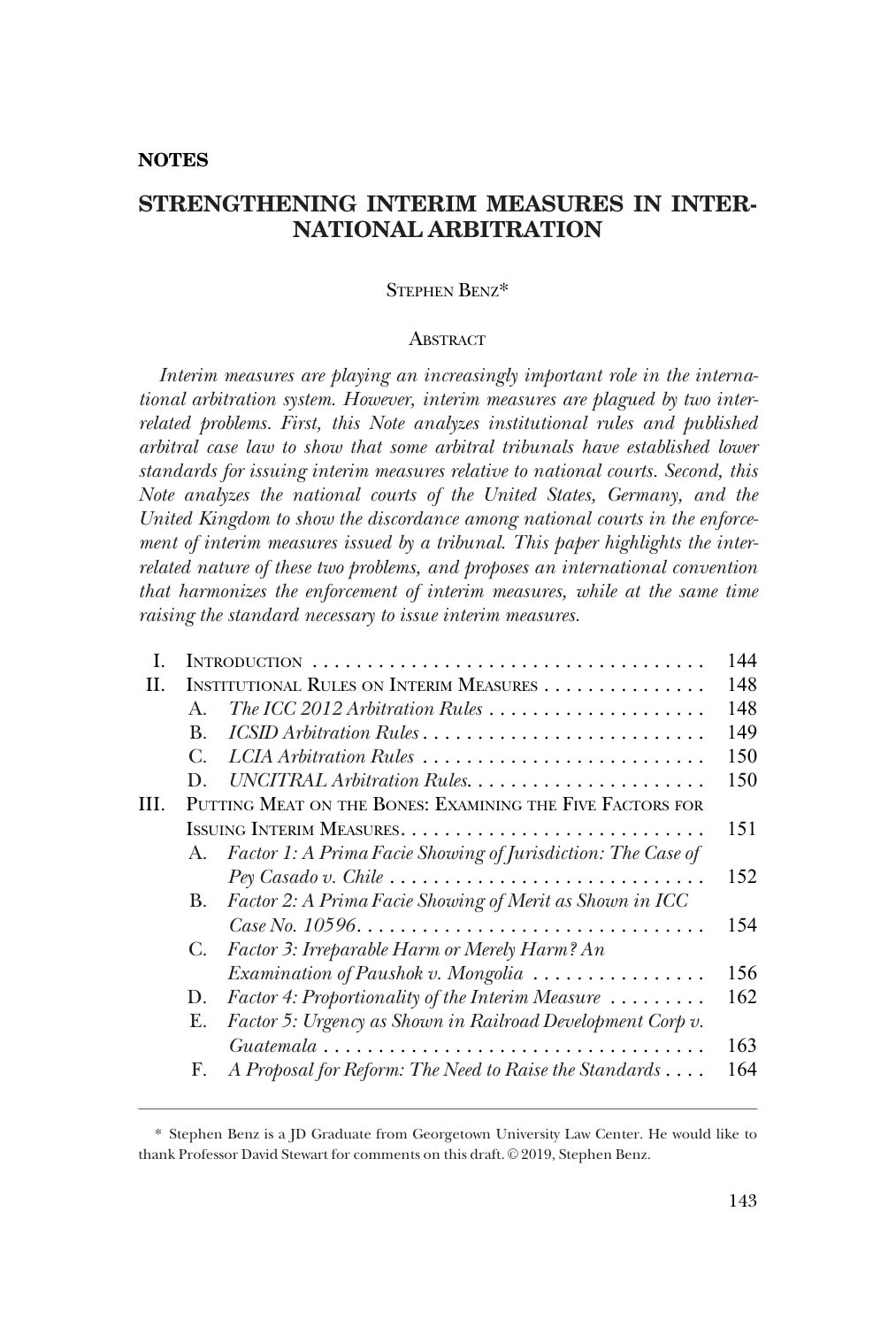<span id="page-1-0"></span>

|  | THE LACK OF HARMONIZATION IN ENFORCING INTERIM MEASURES |                                                                                                   |     |
|--|---------------------------------------------------------|---------------------------------------------------------------------------------------------------|-----|
|  | А.                                                      | The Approach to Enforcing Interim Measures in German                                              |     |
|  |                                                         |                                                                                                   | 167 |
|  |                                                         | B. The Approach to Enforcing Interim Measures in British                                          |     |
|  |                                                         |                                                                                                   | 168 |
|  |                                                         | C. The American Approach to Interim Measures                                                      | 171 |
|  |                                                         | D. Comparing and contrasting the different approaches to                                          |     |
|  |                                                         | $enforcement \ldots \ldots \ldots \ldots \ldots \ldots \ldots \ldots \ldots \ldots \ldots \ldots$ | 173 |
|  | CONCLUSION: THE NEED FOR HARMONIZATION AND THE RAISING  |                                                                                                   |     |
|  |                                                         |                                                                                                   | 174 |

# I. INTRODUCTION

Consider the following hypothetical: Two companies—a European battery maker and a Chinese automaker—develop a joint venture to create an electric car. At first, things go well in their contractual relationship, and both parties successfully create a prototype in the United States at the Chinese automaker's manufacturing plant. The Chinese automaker, however, starts to miss deadlines in the contract leading to a dispute. The European company brings an action in the United States against the Chinese automaker for breach of contract. Once the European company brings its suit, however, it is concerned that the Chinese automaker will move the prototype to one of its factories in China.<sup>1</sup> While the dispute is being litigated, what solution could the European battery maker employ to prevent the automaker from moving the prototype? If the European company filed its complaint in a national court system, it could easily solve its problem by simply filing for an injunction to prevent the removal of the prototype. But what happens if the contract between the Chinese and European company is subject to an arbitration clause? How can the European company prevent the Chinese company from removing the prototype?

Recognizing this problem, several private international arbitral institutions have augmented the authority of a tribunal to issue interim measures. Interim measures, sometimes called measures of protection, are "any temporary measure[s] ordered by the arbitral tribunal pending the issuance of the award by which the dispute is finally decided."2 Interim measures that a tribunal could issue include attachments,

<sup>1.</sup> *See* Douglas C. Rennie & Peter J.W. Sherwin, *Interim Relief under International Arbitration Rules and Guidelines: A Comparative Analysis*, 20 AM. REV. INT'L ARB. 317, 359 (2009).

<sup>2.</sup> Stephen M. Ferguson, *Interim Measures of Protection in International Commercial Arbitration: Problems, Proposed Solutions, and Anticipated Results*, 12 INT'L TRADE L.J. 55 (2003).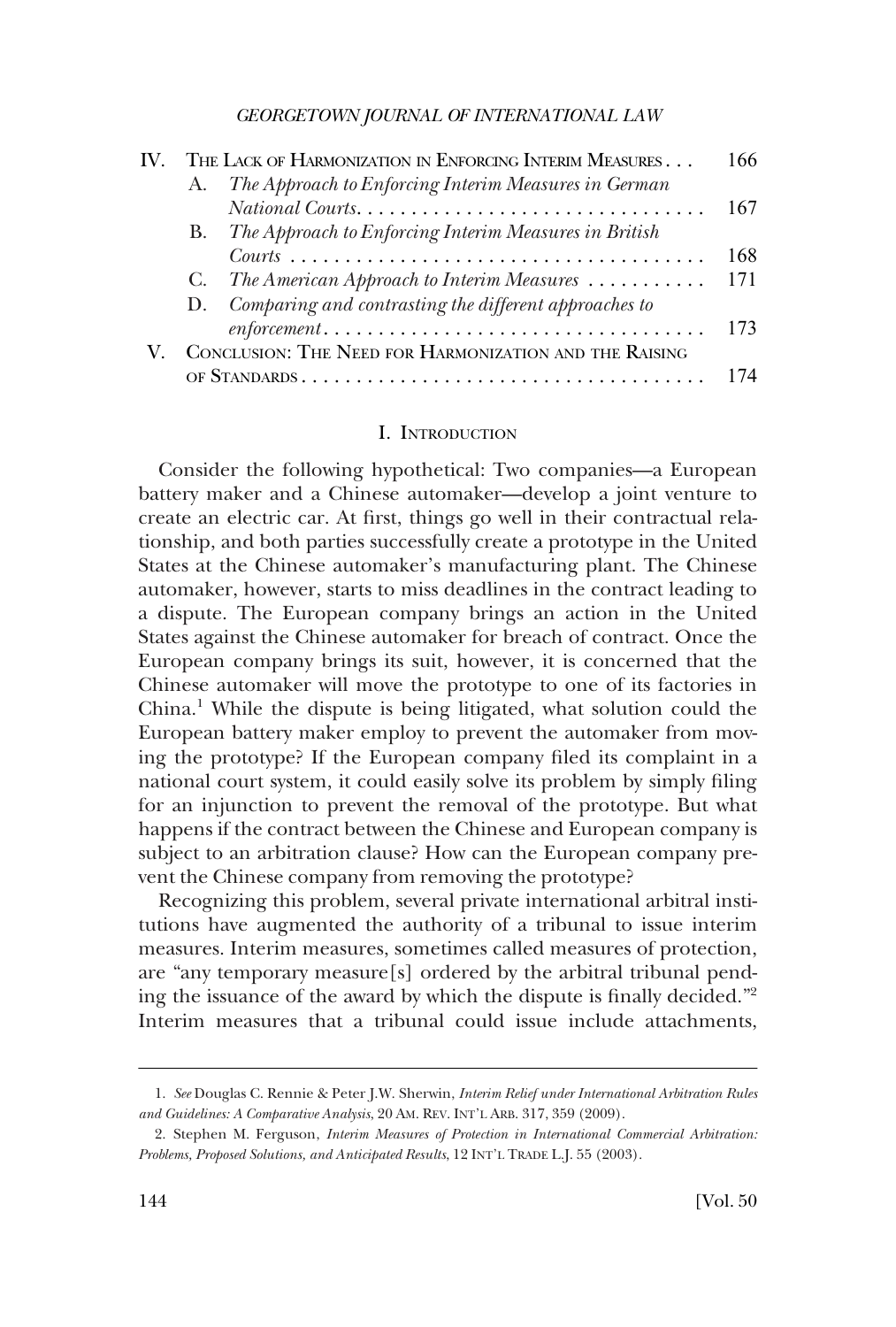injunctions, partial payment of claims, and orders to deposit money in an escrow account pre-judgment.<sup>3</sup> In the late 1990s and early 2000s, more and more participants in international arbitration looked to arbitral tribunals to issue interim measures. $4$  In fact, a 2012 study by Queen Mary University and White & Case found that participants were turning more to arbitrational tribunals to issue interim measures rather than national courts.<sup>5</sup> Furthermore, Gary Born's analysis of interim measures found that "arbitral tribunals have demonstrated an increasing willingness over the past fifteen years or so to entertain and grant applications for provisional measures."6 Additionally, in a 2002 survey of international arbitrators conducted by the Global Center for Dispute Resolution Research, sixty-four respondents identified fifty separate arbitration cases in which interim measures were employed in an international dispute.<sup>7</sup> Furthermore, the issuance of interim measures is significant in international arbitration even though arbitral tribunals lack the power of national courts to enforce the interim measures. Indeed, one study found that sixty-two percent of interim measures issued by tribunals are adhered to by the parties without the need for national courts to enforce the order.8 Even if parties do not initially comply with the interim measures issued by tribunals, some national courts—such as those in Germany, *infra*—will enforce interim measures after a tribunal has issued them even if, the tribunal is not seated there.<sup>9</sup>

Interim measures are essential to the efficacy of any arbitration process because they have the "effect of compelling parties to behave in a way that is conducive to the success of the proceedings, preserving the rights of the parties, preventing self-help, keeping peace among the parties, and ensuring that an eventual final award can be implemented."10 Without interim measures, a party could destroy evidence

<sup>3.</sup> *Id*.

Michelle Grando, *The Coming of Age of Interim Relief in International Arbitration: A Report from*  4. *the 28th Annual ITA Workshop*, KLUWER ARB. BLOG (July 20, 2016), [http://kluwerarbitrationblog.](http://kluwerarbitrationblog.com/2016/07/20/the-coming-of-age-of-interim-relief-in-international-arbitration-a-report-from-the-28th-annual-ita-workshop/?print=pdf/) [com/2016/07/20/the-coming-of-age-of-interim-relief-in-international-arbitration-a-report-from](http://kluwerarbitrationblog.com/2016/07/20/the-coming-of-age-of-interim-relief-in-international-arbitration-a-report-from-the-28th-annual-ita-workshop/?print=pdf/)[the-28th-annual-ita-workshop/?print=pdf/.](http://kluwerarbitrationblog.com/2016/07/20/the-coming-of-age-of-interim-relief-in-international-arbitration-a-report-from-the-28th-annual-ita-workshop/?print=pdf/)

<sup>5.</sup> *Id*.

<sup>6.</sup> *See* GARY B. BORN, *Provisional Relief in International Arbitration*, INTERNATIONAL COMMERCIAL ARBITRATION § 17 at 2462 (2d ed. 2014).

<sup>7.</sup> RAYMOND WARBICKI, *Arbitral Interim Measures: Fact or Fiction?* AAA HANDBOOK ON INTERNATIONAL ARBITRATION AND ADR § 18 at 89, 90 (2d ed. 2010).

<sup>8.</sup> Grando, *supra* note 4.

*See* Jan K. Schaefer, *New Solutions for Interim Measures of Protection in International Commercial*  9. *Arbitration: English, German and Hong Kong Law Compared*, 2 ELEC. J. COMP. L. 2 (1998)[, http://ejcl.](http://www.ejcl.org/22/art22-2.html)  [org/22/art22-2.html/](http://www.ejcl.org/22/art22-2.html).

<sup>10.</sup> Ferguson, *supra* note 2.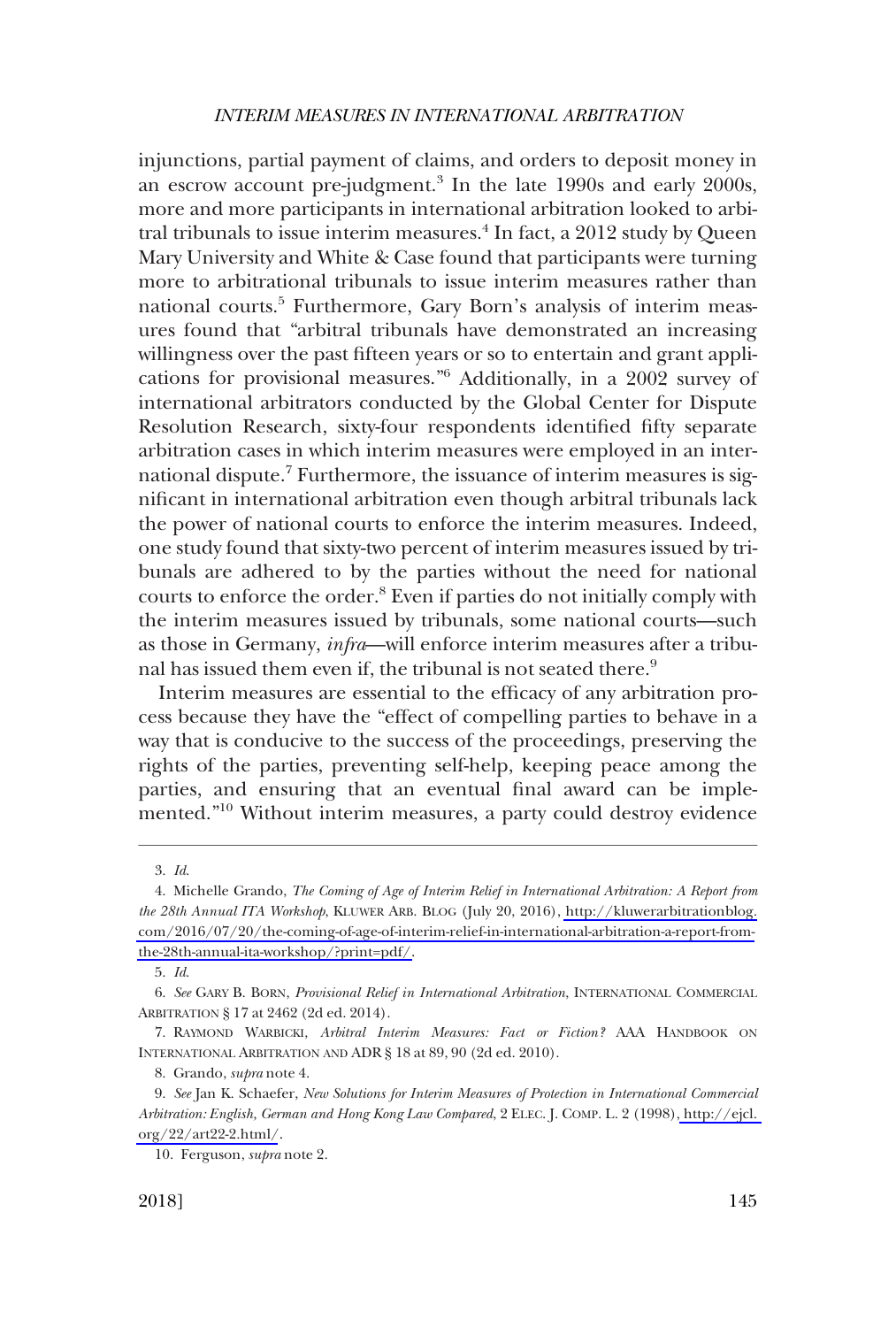in order to defy an arbitration or move assets in anticipation of an unfavorable arbitration award.<sup>11</sup> However, the imposition of excessive interim measures could result in severe financial strain on the nonmoving party.<sup>12</sup> Consequently, the standards used by an arbitral tribunal in determining interim measures are extremely important to both the claimants and respondents in a case.

To be sure, the issue of interim measures is not a novel issue. Several academic articles and hornbooks have traced the growth of interim measures in international commercial arbitration.13 But scholars have yet to analyze deeply the standards that tribunals have developed for determining when to issue interim measures. Nor have scholars actually analyzed the reasoning that tribunals have used when determining whether to issue interim measures.

Attempting to fill this gap in the academic literature on interim measures, this Note traces the standards that have been developed for the issuance of interim measures, and more importantly, critically analyzes how various tribunals have implemented these standards. Through research and analysis this Note contributes to solving two interrelated problems with interim measures. First, the standards that tribunals have used and developed for issuing interim measures are woefully low. Second, national courts lack harmonization in enforcing interim measures issued by private international tribunals. This Note

<sup>11.</sup> BORN*, supra* note 6 ("Cases involving litigants from different nations pose special risks, including the increased danger that vital evidence will be taken out of the reach of relevant tribunals or that assets necessary to satisfy a judgment will be removed to a jurisdiction where enforcement is unlikely.").

*See* Sashe D. Dimitroff & Francisco Rivero, *Interim Measures and Arbitral Clauses*, LAW360 12. (Mar. 1, 2001), <https://www.law360.com/articles/228330/interim-measures-and-arbitral-clauses> ("However, as a party subject to suit, interim measures can easily cripple a company's assets, cash flow and viability — all in advance of a judgment on the underlying dispute and, often, without your participation or knowledge (via ex parte proceedings)"); Tom Jones, *Mauritian State Entity Hit with Cargo Freeze in India*, GLOBAL ARB. REV. (Dec. 5, 2017), [https://globalarbitrationreview.](https://globalarbitrationreview.com/article/1151422/mauritian-state-entity-hit-with-cargo-freeze-in-india)  [com/article/1151422/mauritian-state-entity-hit-with-cargo-freeze-in-india](https://globalarbitrationreview.com/article/1151422/mauritian-state-entity-hit-with-cargo-freeze-in-india) (noting a case in which an Indian court issued interim measures that seized a shipment of crude oil scheduled to be shipped to Mauritius after a \$120 million Singapore International Arbitration Centre Award, "despite complaints from Mauritius that it would be hard hit as a result of the 'paucity' of petrol available." The article further noted that as "[a]n island nation with a population of about 1.2 million, Mauritius has no exploitable natural resources and therefore depends on imported petrol products to meet most of its energy requirements – the vast majority of which is imported from India.").

<sup>13.</sup> *See* BORN*, supra* note 6, at 2424-2563; William Wang, *International Arbitration: The Need for Uniform Interim Measures of Relief*, 28 Brook. J. Int'l L. 1059, 1059-99 (2002); Grégoire Marchac, *Interim Measures in International Commercial Arbitration under the ICC, AAA, LCIA and UNCITRAL Rules*, 10 AM. REV. INT'L ARB. 123, 123-24 (1999).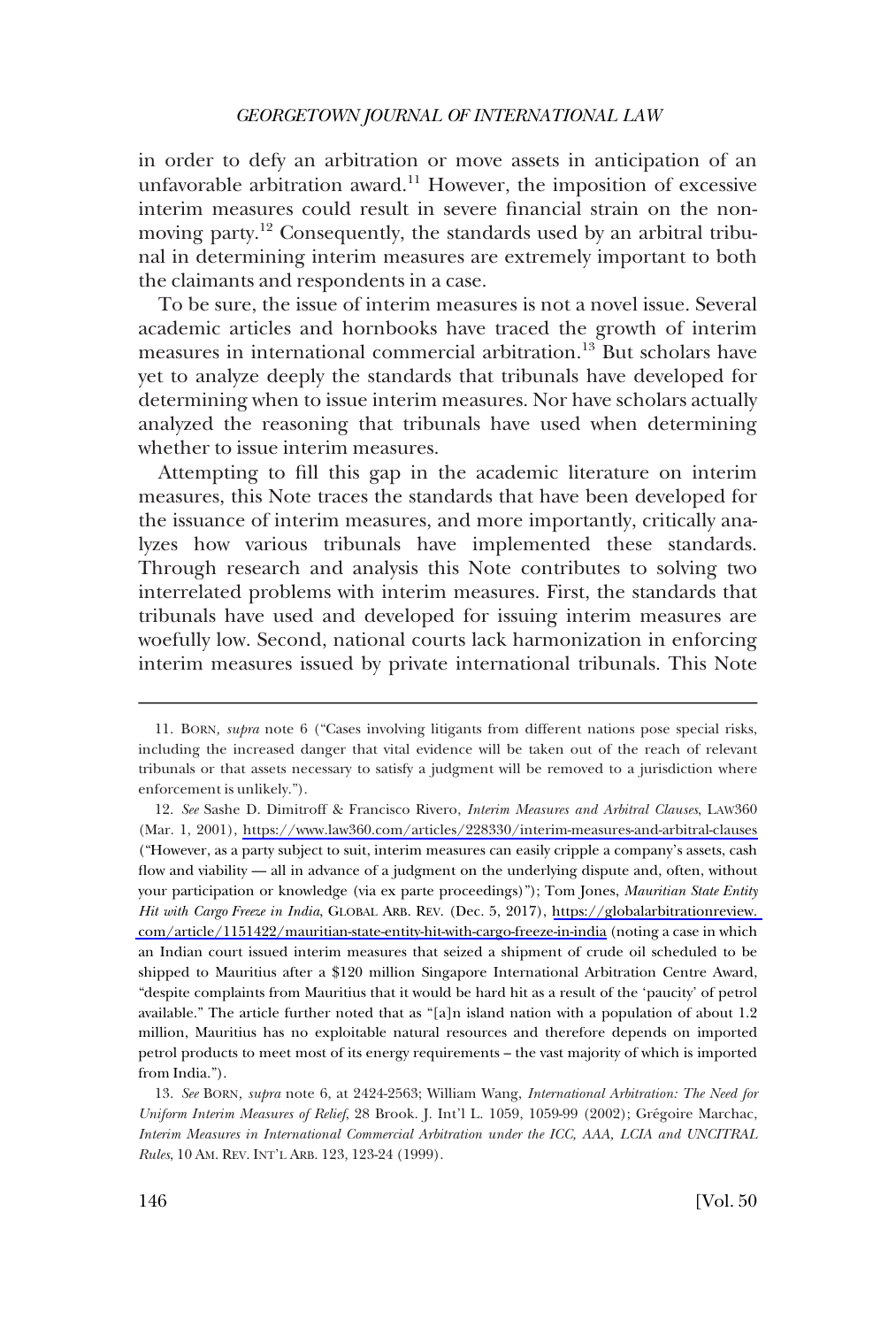seeks to solve these two interrelated problems by calling for an international convention which a) requires tribunals to increase the standards necessary for issuing interim measures and b) harmonizes national laws to allow for the enforcement of interim measures in national courts.

The Note is divided into three parts. In the first section, the Note compares and contrasts the rules of various arbitral institutions regarding interim measures, demonstrating that most of the institutional rules on interim measures have merely given a skeletal framework for issuing interim measures. The second part of the Note analyzes the "common arbitral law" approach that has emerged in order to flesh out the requirements for a tribunal to issue interim measures. $^{14}$ Specifically, the section looks at five factors that are often cited in arbitration panel decisions when the tribunal considers issuing interim measures: a *prima facie* finding of jurisdiction, a *prima facie* showing that the claim is susceptible to resolution in favor of the claimant, a risk of irreparable harm, proportionality, and urgency.15 The Note explains each of these five factors through a varied collection of arbitration cases, ultimately critiquing the low threshold that tribunals have applied in four of the five factors. To ameliorate this problem, this Note proposes that tribunals increase the threshold needed to issue interim measures. The third part of the Note looks at the problem of enforcing interim measures through nations' disparate court systems. This section highlights the lack of harmonization in enforcing interim measures across different national court systems by comparing and contrasting the approaches of Germany, the United States, and Great Britain in enforcing interim measures issued by a tribunal.

The Note concludes by positing that the international arbitration system would benefit from harmonizing the enforcement of interim measures via an international instrument akin to the New York Convention, the law governing the enforcement of foreign arbitral awards in the 159 countries that are signatories of the Convention. The Note recommends adoption of the German system as the best option for strengthening the international arbitral system. Concomitantly, the Note argues that harmonization should only occur if tribunals heighten the standards under which they issue interim measures. Failure of tribunals to

<sup>14.</sup> To be sure, there is not a true common arbitral law because tribunals are not bound by the decisions of their predecessors. But several tribunals cite decisions of previous tribunals when considering interim measures, which many scholars have argued have crystallized in the form of an "arbitral common law." *See generally*, CHESTER BROWN, A COMMON LAW OF INTERNATIONAL ADJUDICATION (2007).

<sup>15.</sup> *See* BORN*, supra* note 6, at 2468.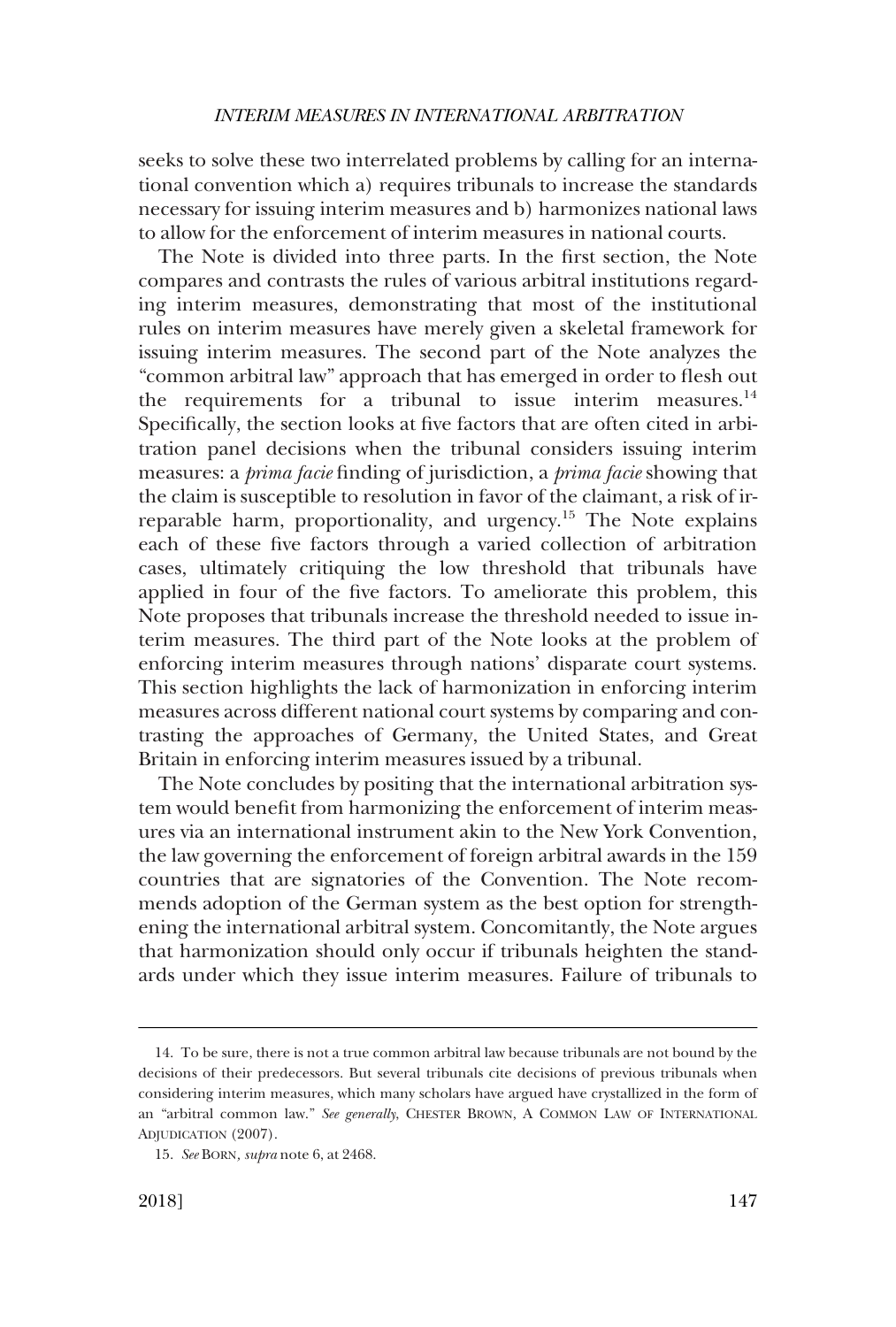<span id="page-5-0"></span>elevate their standards for interim measures would have the unusual result of making private international tribunals more powerful than national courts. That is, private international tribunals would be flexing their power in a way that national courts would not normally do, which would cause national courts to decline to enforce the tribunals' interim measures. Consequently, the Note also advocates that harmonizing the enforcement of interim measures should be contingent on arbitration panels raising the standard necessary for issuing interim measures.

# II. INSTITUTIONAL RULES ON INTERIM MEASURES

Any analysis of interim measures must begin with an examination of the institutional rules on interim measures to lay the framework for our understanding of interim measures. Most arbitral institutions provide only minimal guidelines for interim measures within their rules. These rules generally provide who may request interim measures and when a tribunal can issue them. The rules further generally agree that any interim measures issued by a consensually constituted tribunal are legally binding on the parties. However, only some institutions' rules give national courts a role in buttressing a tribunal's issuance of interim measures. Furthermore, only some have a procedure for emergency interim measures that may be necessary in an urgent situation.

This section compares and contrasts the arbitration rules for four of the major international arbitral institutions—the International Chamber of Commerce (ICC), United Nations Commission on International Trade Law (UNCITRAL), International Center for Settlement of Investment Disputes (ICSID), and the London Court of International Arbitration (LCIA).<sup>16</sup> Three of the four arbitral institutions provide a bare skeletal framework that provides minimal assistance to tribunals, while the UNCITRAL rules provide a little more, albeit incomplete, guidance. Consequently, tribunals have had to develop a "common arbitral law"17 to flesh out the requirements for interim measures.

# A. *The ICC 2012 Arbitration Rules*

The 2012 ICC Arbitration Rules are generally sparse on the issue of interim measures. The rules provide two ways to issue interim

<sup>16.</sup> These four institutions were selected because they represent the major international tribunals. For an excellent comparison of interim measures in other arbitral institutions, *see*  Douglas C. Rennie & Peter Sherwin, *Interim Relief under International Arbitration Rules and Guidelines: A Comparative Analysis*, 20 AM. REV. OF INT'L ARB. 317, 317-366 (2010).

<sup>17.</sup> Brown, *supra* note 14, at 135.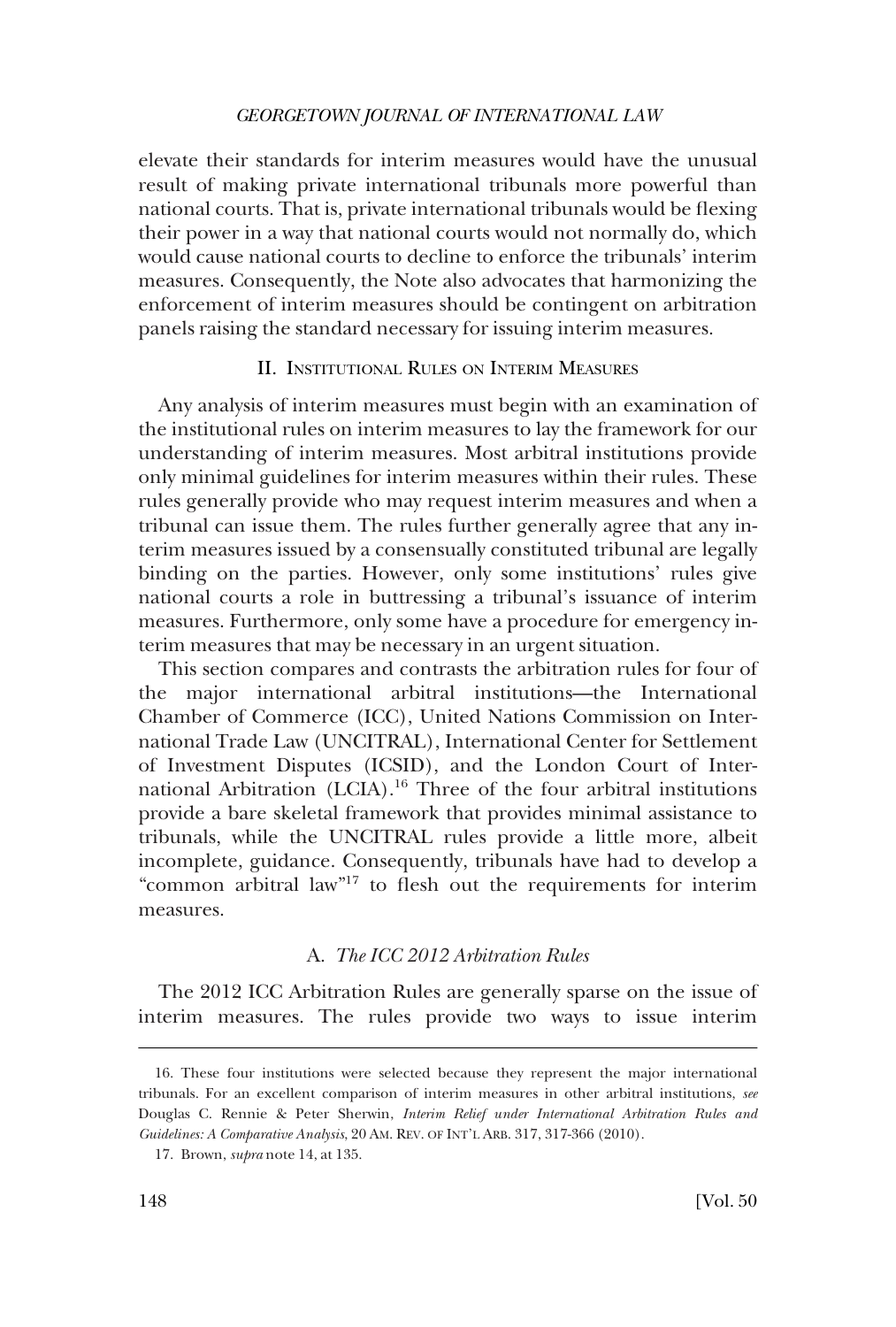<span id="page-6-0"></span>measures. First, interim measures can be issued after the tribunal is constituted. For example, Article 28 grants the arbitration panel, at the request of a party, the ability to "order any interim or conservatory measure it deems appropriate so long as the requesting party furnishes appropriate security."18 In addition, the ICC rules allow parties to apply to any competent national court before even requesting the tribunal to make such interim measures.19 In the event that a party needs interim measures to be ordered before the tribunal is constituted, the ICC rules allow for the appointment of an emergency arbitrator whose "decision shall take the form of an order."20 The rules also bind parties to comply with any order made by the emergency arbitrator but note that "the emergency arbitrator's order shall not bind the arbitral tribunal with respect to any question, issue or dispute determined in the order."<sup>21</sup> Beyond these two methods of seeking interim measures, however, the ICC rules provide little other instruction or guidance on what factors an arbitration panel should consider before issuing interim measures.

#### B. *ICSID Arbitration Rules*

The International Centre for the Settlement of Investment Disputes formed after the signing of the Washington Convention in 1966. Currently, there are 153 signatories to the Washington Convention, which governs disputes between investors and nation-states. Article 47 of the Washington Convention also provides for the issuance of interim measures by ICSID tribunals.<sup>22</sup> To flesh out the loose requirements of the Convention, Rule 39 of the ICSID arbitration rules allows parties to apply to the ICSID tribunal for interim measures.<sup>23</sup> Like a party in an ICC arbitration, a party in an ICSID tribunal can make a request for an interim measure directly to a national court.<sup>24</sup> Notably, however, an ICSID tribunal "may also recommend provisional measures on its own initiative or recommend measures other than those specified in a request. It may at any time modify or revoke its recommendations."<sup>25</sup> ICSID regulations offer no instruction on what criteria a tribunal

<sup>18.</sup> INT'L CHAMBER OF COMMERCE, ICC Arbitration Rules, art. 28 (2012).

<sup>19.</sup> *Id*.

<sup>20.</sup> *Id*. at art. 29.

<sup>21.</sup> *Id*.

<sup>22.</sup> Convention on the Settlement of Investment Disputes Between States and Nationals of Other States, art. 47, Mar. 18, 1965, 17 U.S.T. 1270. 575, U.N.T.S. 159.

<sup>23.</sup> INT'L CENTRE FOR SETTLEMENT OF INVESTMENT DISPUTES, Regulations and Rules, rule 39 (2006), [https://icsid.worldbank.org/en/Documents/resources/2006%20CRR\\_English-final.pdf.](https://icsid.worldbank.org/en/Documents/resources/2006%20CRR_English-final.pdf)

<sup>24.</sup> *Id*. at rule 39(1).

<sup>25.</sup> *Id*. at rule 39(3).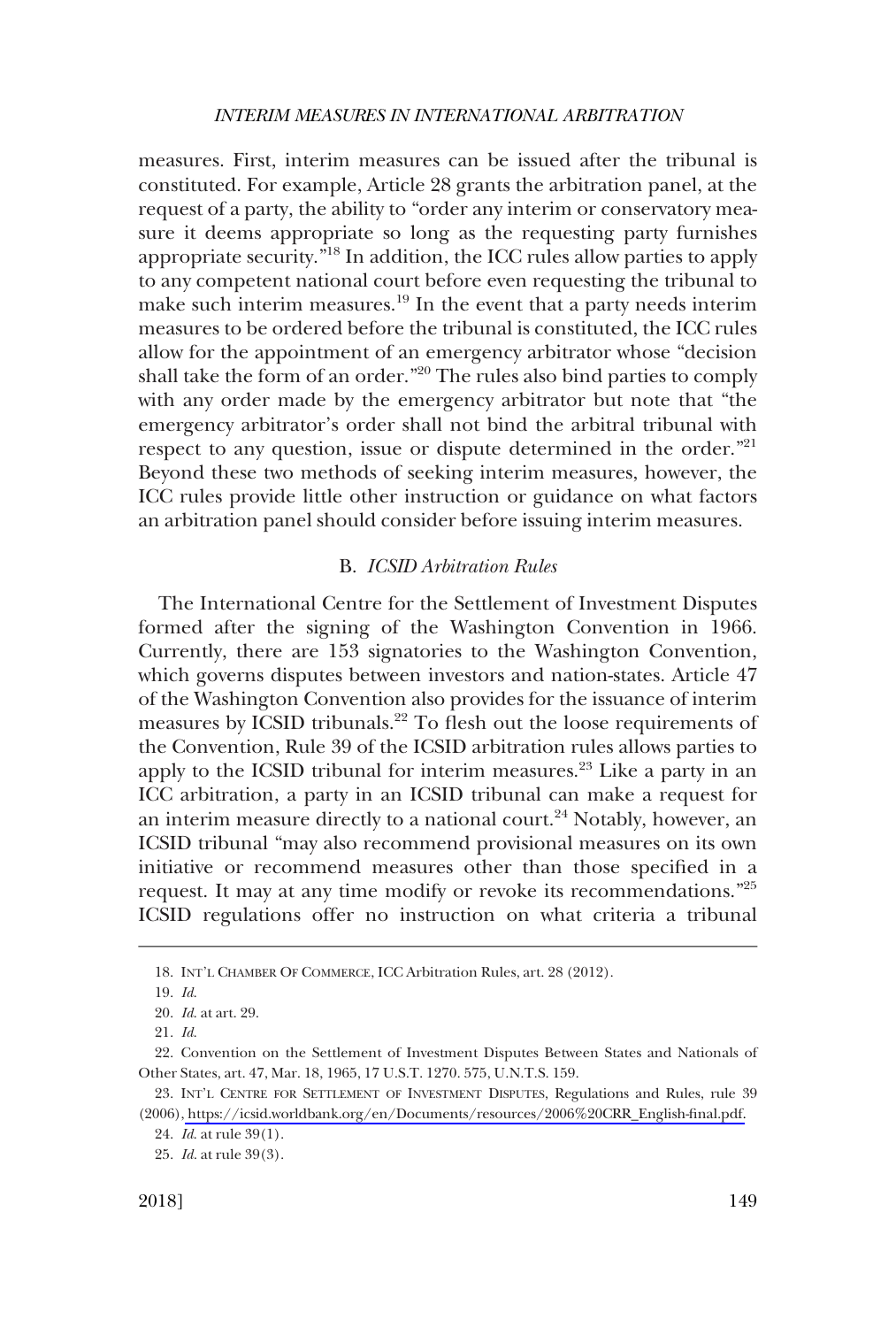<span id="page-7-0"></span>should use in deciding whether to issue interim measures. Consequently, ICSID cases, like ICC cases, have required arbitration panels to flesh out the requirements of interim measures.<sup>26</sup>

# C. *LCIA Arbitration Rules*

Article 25 of the LCIA Arbitration Rules likewise grants arbitration panels the ability to issue provisional measures, including deposit of security, preservation of material items to an arbitration, and provision of any relief sought.<sup>27</sup> An important feature of the LCIA system is that interim measures can be issued only after parties have had enough time to respond to a request for interim measures and the parties have been able to argue before the tribunal.28 Similar to the ICC and ICSID rules, Article 25.3 liberates parties to seek interim measures in the national court system as well as through the tribunal.<sup>29</sup> The LCIA rules, like the ICSID and ICC rules, are also noticeably silent on the criteria necessary for a tribunal to issue interim measures. Thus, all three sets of arbitral rules suffer from a lack of detail, which leaves room for confusion.<sup>30</sup> This is in contrast to the next set of arbitral rules, the UNCITRAL rules.

### D. *UNCITRAL Arbitration Rules*

Interim measures under UNCITRAL serve a heightened role considering the need for a quick action in international trade, especially in situations involving the trade of perishable goods. Consequently, the UNCITRAL rules on interim measures have the most developed standards to guide a tribunal. $31$  In their original form in 1976, the rules on interim measures consisted only of three paragraphs.<sup>32</sup> Like the ICC rules, the original UNCITRAL rules allowed the arbitration tribunal to

<sup>26.</sup> *See* BORN*, supra* note 6, at 2445.

<sup>27.</sup> LONDON COURT OF INTERNATIONAL ARBITRATION, Arbitration Rules, art. 25 (2014), *available at* [https://www.lcia.org/Dispute\\_Resolution\\_Services/lcia-arbitration-rules-2014.aspx.](https://www.lcia.org/Dispute_Resolution_Services/lcia-arbitration-rules-2014.aspx)

<sup>28.</sup> *Id*. at art. 25.2.

<sup>29.</sup> *Id*. at art. 25.3.

<sup>30.</sup> *See* BORN*, supra* note 6, at 2445 ("Most institutional rules provide little, if any, guidance to arbitrators concerning the circumstances in which provisional measures should be granted. In contrast to the 2010 UNCITRAL Rules. . .most institutional rules do not prescribe standards for the grant of interim relief (e.g., requirements for irreparable harm, balance of hardship). Instead, institutional rules almost uniformly leave the formulation of standards for interim relief to the arbitral tribunal and applicable law.").

<sup>31.</sup> *See id*. at 2442.

<sup>32.</sup> U.N. COMM'N ON INT'L TRADE LAW, UNCITRAL Arbitration Rules, art. 26, U.N. Doc. 38/91 (Dec. 15, 1976).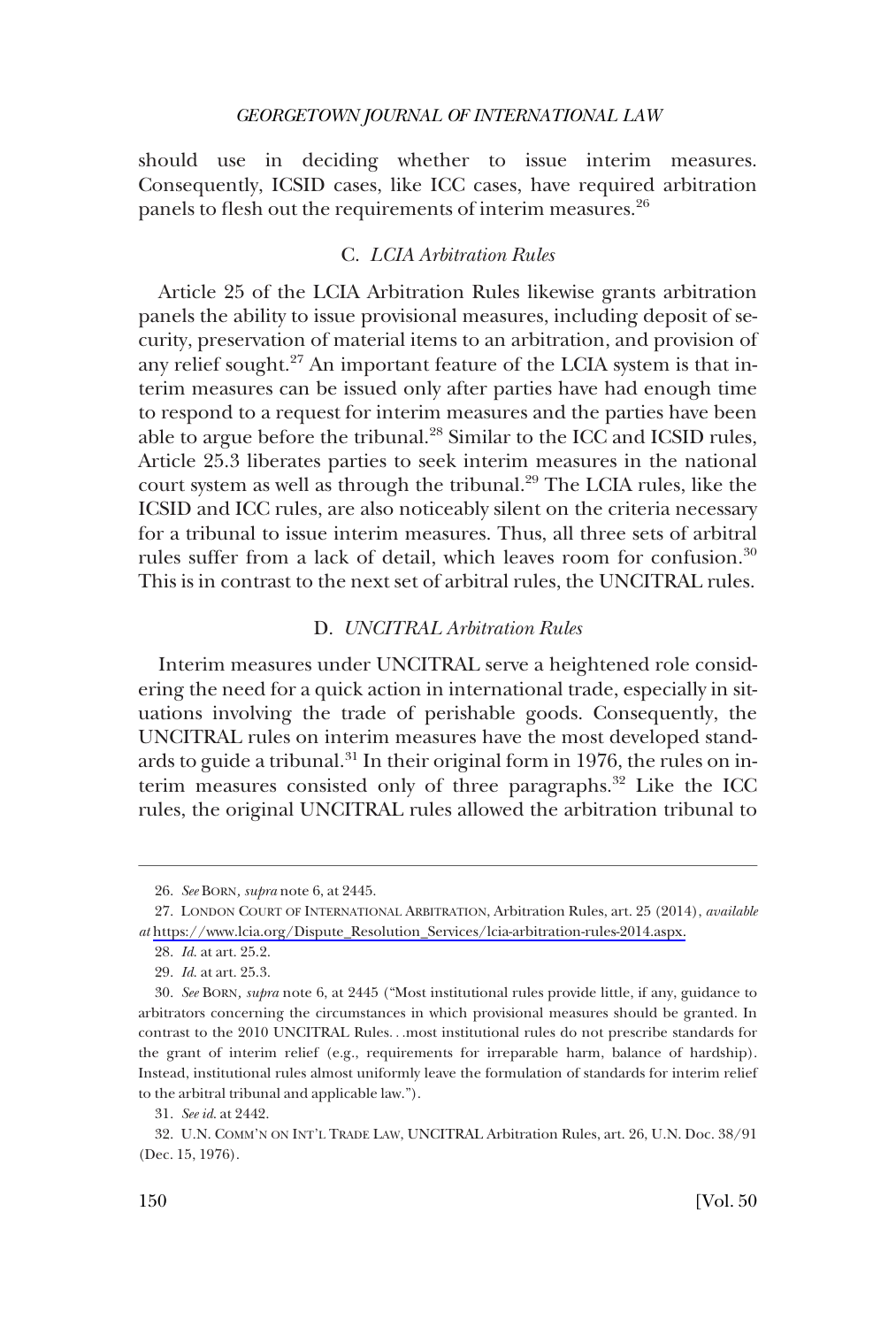<span id="page-8-0"></span>issue interim measures if one of the parties requested so. $33$  On this point, the 1976 UNCITRAL rules held that a tribunal may issue interim measures "it deems necessary in respect of the subject-matter of the dispute, including measures for the conservation of the goods forming the subject-matter in dispute, such as ordering their deposit with a third person or the sale of perishable goods."<sup>34</sup>

Since the 1976 rules, the UNCITRAL rules have evolved from three simple provisions to nine more developed provisions.<sup>35</sup> Notably, the 2013 amended UNCITRAL rules—unlike the ICC, ICSID, or LCIA rules—flesh out what considerations should be made by the tribunal when considering interim measures. $36$  Specifically, subsection 3 of Article 26 of the 2013 amended UNCITRAL rules requires tribunals to consider two factors: (a) whether it is necessary to issue interim measures because the moving party will suffer an irreparable harm and (b) whether the moving party has a reasonable possibility that it will succeed on the merits of the claim.<sup>37</sup> Thus, the UNCITRAL rules are distinct in that they flesh out the criteria that a tribunal should weigh when considering whether to issue interim measures.

The inclusion of these two criteria for the issuance of interim measures in the UNCITRAL rules is no accident. Rather, both criteria codify a growing "arbitral common law," which developed in response to the skeletal rules on international arbitration. The next section analyzes the development of the five criteria mentioned in the introduction that tribunals have increasingly turned to in determining whether to issue interim measures.

# III. PUTTING MEAT ON THE BONES: EXAMINING THE FIVE FACTORS FOR ISSUING INTERIM MEASURES

Given the general lack of guidance from the institutional rules, arbitral panels have over time developed their own criteria for determining whether to issue interim measures. Professor Chester Brown argues that a "common arbitral law" has developed for the utilization of interim measures among the international adjudicative community.<sup>38</sup> In many cases, arbitration panels have looked to criteria used by public

<sup>33.</sup> *Id*. at art. 26(1).

<sup>34.</sup> *Id*.

<sup>35.</sup> U.N. COMM'N ON INT'L TRADE LAW, UNCITRAL Arbitration Rules, art. 26, U.N. Doc. 68/ 109 (Dec. 16, 2013).

<sup>36.</sup> *See* BORN*, supra* note 6, at 2442.

<sup>37. 2013</sup> UNCITRAL Arbitration Rules, *supra* note 36, at art. 26(3).

<sup>38.</sup> Brown, *supra* note 14, at 135.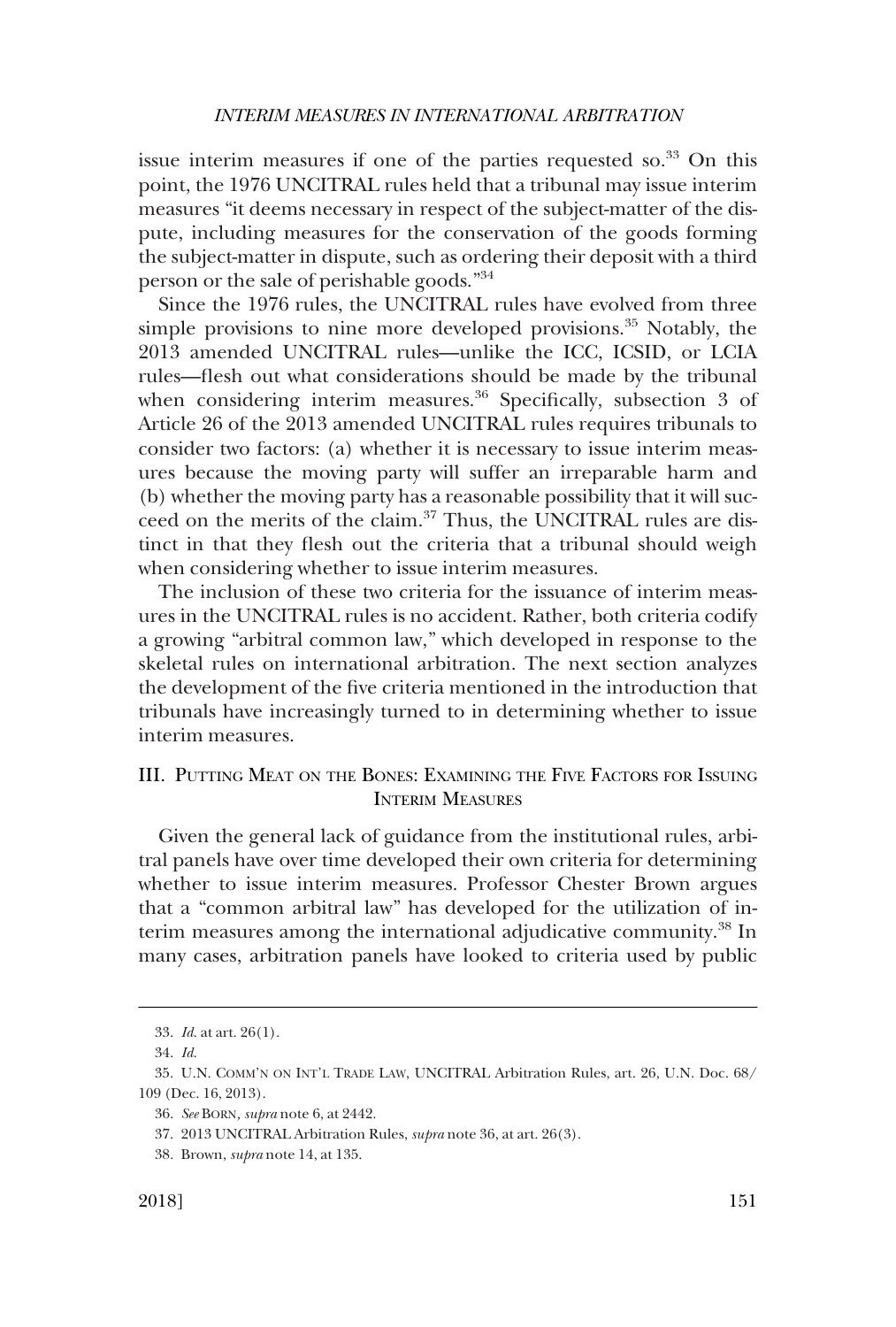<span id="page-9-0"></span>international courts like the International Court of Justice (ICJ) when it issues interim measures.<sup>39</sup> Moreover, the Chartered Institute of Arbitrators, a London-based international community of arbitrators with the goal of promoting alternative dispute resolution, asserts four factors that tribunals should consider: a *prima facie* showing of jurisdiction, irreparable harm, proportionality, and a *prima facie* showing of merit.<sup>40</sup> Other commentators agree with this categorization, while some commentators add the necessity for urgency as a criterion.<sup>41</sup>

This section elucidates how tribunals think about these five factors of arbitration by analyzing four published arbitral decisions in which tribunals considered the five factors that scholars have observed. In doing so, the section argues concomitantly that tribunals hold a low threshold for issuing interim measures, particularly when compared to the thresholds of national courts. When considering each factor, the Note demonstrates why the low threshold for each is problematic.

# A. *Factor 1: A Prima Facie Showing of Jurisdiction: The Case of Pey Casado v. Chile*

Article 2 of the Chartered Institute of Arbitrator's *International Arbitration Practice Guidelines on the Application of Interim Measures* notes that "[b]efore considering whether to grant an interim measure, arbitrators should determine whether they have *prima facie* jurisdiction over the dispute."42 Article 2 also notes, however, that a tribunal may issue interim measures even if a party objects to the tribunal's jurisdiction.<sup>43</sup> The Article highlights that "[i]f arbitrators consider there is need for an interim measure, for example, to protect the status quo and/or to preserve evidence, then they do not have to delay their decision on the interim measures application pending consideration of the full jurisdictional challenge. The reason for this is that the decision as to whether to order an interim measure is not a final determination on jurisdiction."44 The threshold for a *prima facie* showing of jurisdiction is so low that Article 2 recommends that arbitrators decline to issue interim

44. *Id*.

<sup>39.</sup> *Id*.

<sup>40.</sup> CHARTERED INSTITUTE OF ARBITRATORS, INTERNATIONAL ARBITRATION PRACTICE GUIDELINE, *Applications for Interim Measures* (2015).

<sup>41.</sup> *See generally*, ALAN REDFERN AND MARTIN HUNTER, LAW AND PRACTICE OF INTERNATIONAL COMMERCIAL ARBITRATION (2004).

<sup>42.</sup> CHARTERED INSTITUTE OF ARBITRATORS, *supra* note 40, at art. 2.

<sup>43.</sup> *Id*.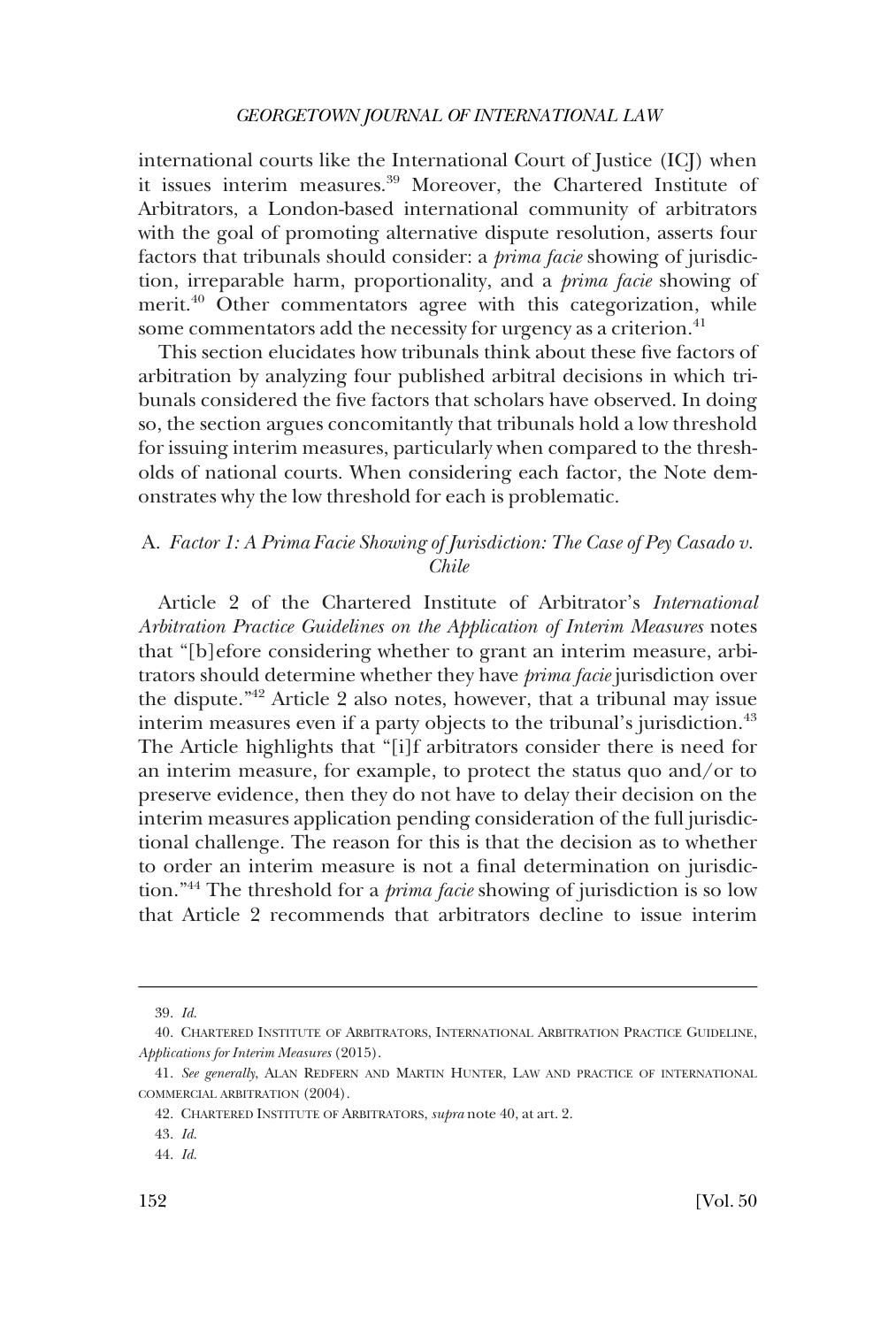measures on jurisdictional grounds only "[i]f . . . arbitrators consider that there is little or no chance that they will have jurisdiction."<sup>45</sup>

The low threshold for a *prima facie* showing of jurisdiction is also evident in practice. In *Pey Casado, President Allende Foundation v. Chile*, a former owner of a leftist newspaper brought an ICSID arbitration in 1998 against the Chilean government for the seizure of the newspaper's equipment after the fall of the Allende government and beginning of the Chilean military dictatorship.<sup>46</sup> In order to support the litigation, the claimant urged that the ICSID Tribunal issue an interim measure commanding the Chilean Minister of National Assets to retract its Decision No. 43, which would have prevented the claimant from receiving any award.47 In considering whether to issue the interim measure, the tribunal first considered whether the tribunal had a *prima facie*  showing of jurisdiction.48 To meet this standard, the *Pey Casado* tribunal looked to the standard established by the ICJ. The tribunal noted that "[a]ccording to majority and generally accepted opinion, the [ICJ] only requires a *prima facie* test to declare itself competent to indicate provisional measures 'if its lack of competence is not apparent and the texts invoked by the Claimant on which the competence of the Court is founded confer upon it prima facie competence.'"49 Using this standard, the *Pey Casado* tribunal determined that it had jurisdiction to issue interim measures because it had already established a *prima facie* showing of jurisdiction.<sup>50</sup> The tribunal noted that under ICSID "all requests, in accordance with Article 36 of the Convention, are subject to preliminary examination by the Secretary-General, of the Centre's jurisdiction (co-called 'screening'). The Centre registers the request, except . . . if it finds that the dispute is clearly outside the jurisdiction of the Centre, a criterion that, to an extent and despite the differences in each situation, is close to the prima facie test of the International Court of Justice."51 In other words, the *Pey Casado* tribunal determined that it did have a *prima facie* showing of jurisdiction because the Secretary-General had determined that it had jurisdiction.

<sup>45.</sup> *Id*.

<sup>46.</sup> Pey Casado, Président Allende Foundation v. Chile, ICSID Case No ARB/98/2, Decision on Provisional Measures (Sept. 25, 2001).

<sup>47.</sup> *Id*. at 2.

<sup>48.</sup> Chile contended that the tribunal did not have jurisdiction, and therefore could not even issue the interim measures.

<sup>49.</sup> *Id*. at 3.

<sup>50.</sup> In arbitration, the terms jurisdiction and competence are often used interchangeably. *See*  BORN*, supra* note 6, at 1046.

<sup>51.</sup> *Id*.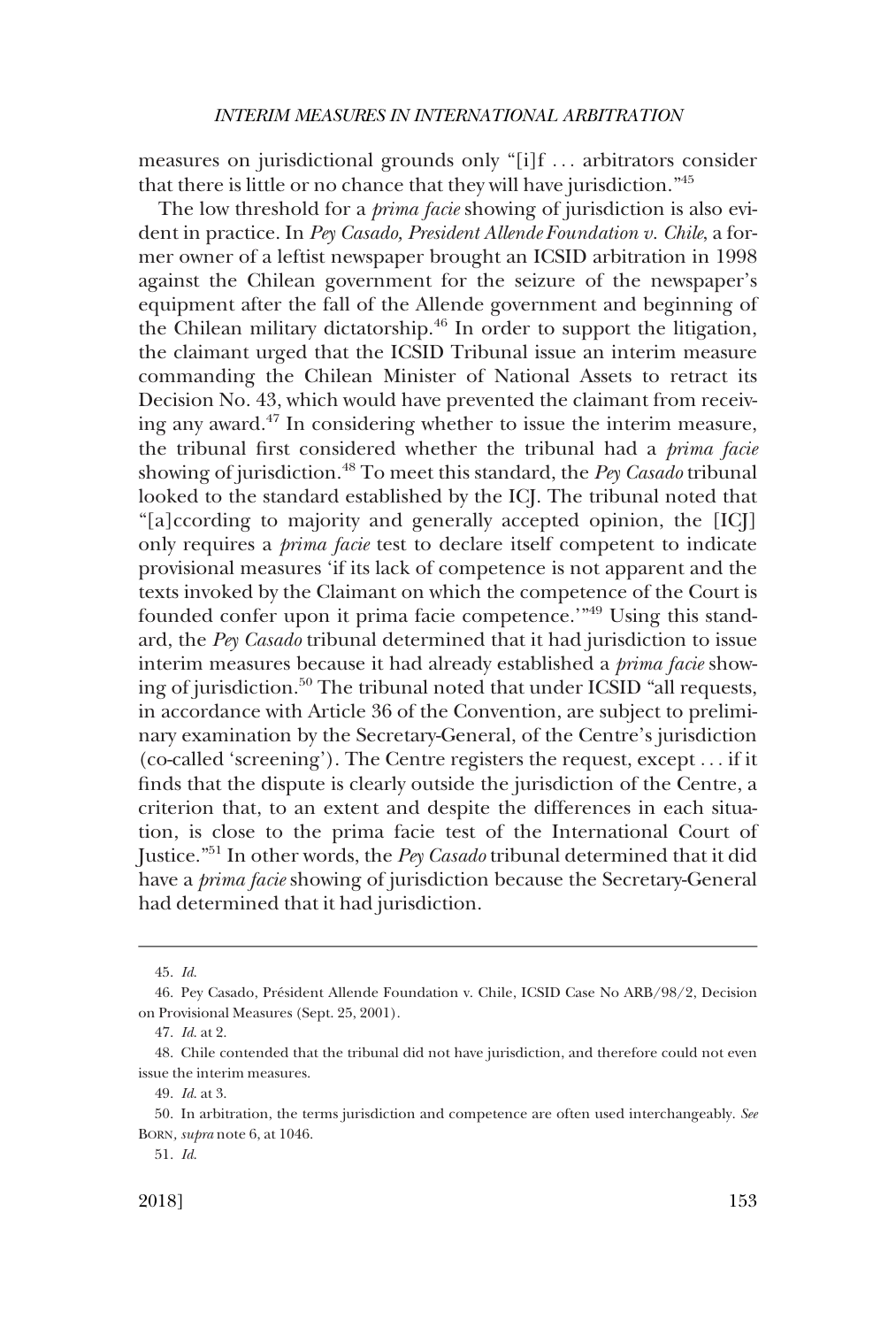<span id="page-11-0"></span>This case leads to two significant observations regarding the decision. First, the tribunal's justification for a *prima facie* showing of jurisdiction is circular. The tribunal established that it had a *prima facie* showing of jurisdiction because the Secretary-General of ICSID has determined that it has jurisdiction. In other words, rather than actually determining whether the tribunal has jurisdiction, the tribunal is merely deferring the issue to the Secretary-General's judgment. To be sure, this circular finding is most likely a reflection of the equally circular rule of international arbitration of *kompetenz-kompetenz*, in which a tribunal determines for itself whether it has jurisdiction over the matter.<sup>52</sup>

In addition, the threshold for a *prima facie* showing of jurisdiction is incredibly low and easily satisfied. Even if a party objects to jurisdiction, *Pey Casado* suggests that international arbitral tribunals do not require much to determine that they have the power to issue interim measures. This low threshold is extremely problematic because it allows the tribunal to assert power over a party even if that party is objecting to its ability to do so. Given that arbitration is a creature of consent, it is troubling that tribunals are using the slightest and most circular showing of jurisdiction as a justification for their assertion of power.

#### B. *Factor 2: A Prima Facie Showing of Merit as Shown in ICC Case No. 10596*

Article 2 of the Chartered Institute of Arbitrator's *International Arbitration Practice Guidelines on the Application of Interim Measures* outlines the second criterion that arbitral tribunals should analyze: a prima facie showing of merit. According to the Article, "[a]rbitrators considering an application for interim measures should be satisfied on the information before them that the applicant has a reasonably arguable case. This means that arbitrators should be satisfied on a very preliminary review of the applicant's case that it has a probability of succeeding on the merits of its claim; however, arbitrators should not prejudge the merits of the case."53 While this principle seems fairly simple, the actual application of the criterion can be deceptively problematic.

For example, in *ICC Case No. 10596* of 2000, the ICC considered a commercial dispute between  $B$ , a manufacturer, and  $A$ , a distributer.<sup>54</sup> The two parties agreed to two distribution agreements for pharmaceutical

<sup>52.</sup> The principle of *kompentenz-kompentenz* essentially holds that a tribunal has the power to determine its own jurisdiction. *See generally*, Nigel Blackaby, Constantine Partasides, et al., REDFERN AND HUNTER ON INTERNATIONAL ARBITRATION 340 (6th ed. 2015).

<sup>53.</sup> CHARTERED INSTITUTE OF ARBITRATORS, *supra* note 40, at art. 2.

<sup>54.</sup> Distributor A (nationality not indicated) v. Manufacturer B (nationality not indicated), ICC Case No. 10596/2000, Interlocutory Award (2000).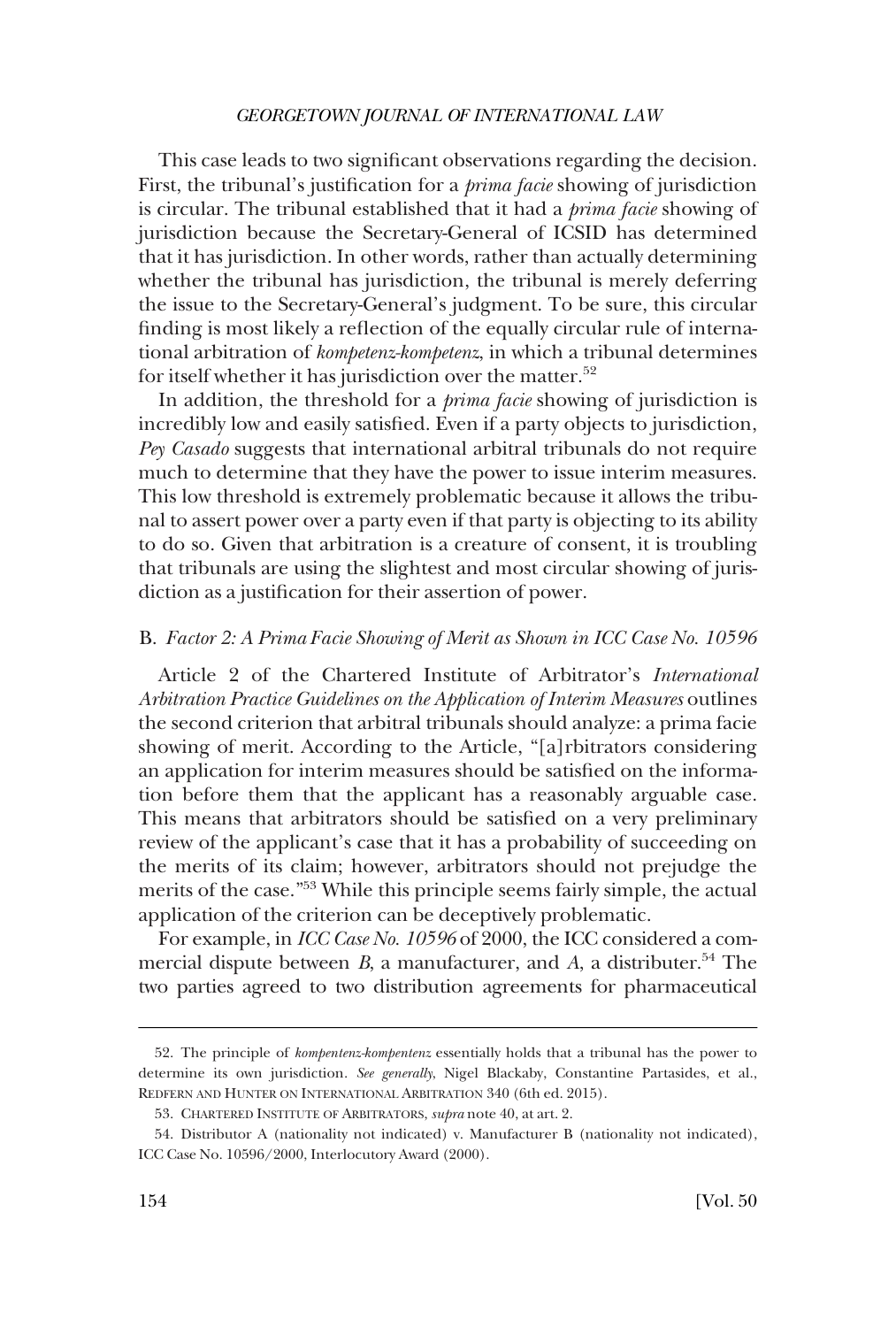products in Hong Kong and the People's Republic of China (PRC). *A*  began ICC arbitration after a dispute arose.55 In response, *B* filed an application for interim and conservatory measures with the arbitral tribunal, requesting that the tribunal order *A* to deliver the registration certificate and pricing approval documents issued by the PRC and Hong Kong authorities.<sup>56</sup>*B* argued that without the documents it could not market the products and was thus losing money daily.<sup>57</sup> In considering whether to issue the interim measures, the tribunal opined the following:

The first requirement for interim relief is that the applicant render plausible that it has a prima facie contractual or legal right to obtain the relief it seeks. Art.  $XV(7)(1)$  of the Distribution Agreement reads as follows: 7. Upon expiration or termination of this Agreement for any reason, *A* shall: 7(1) Promptly and unconditionally cease any use of the Registration and put such Registration at *B*'s disposal. . . . The term Registration is defined . . . as 'any official approval, or licensing by the competent bodies of the territory regarding the Products, including, if applicable, their selling prices and social security approvals, allowing the lawful marketing of the Products within the territory'. Accordingly, *A* is prima facie under an obligation to return the Registration Certificate and the Pricing Approval to *B*.

*A* rather objects that it is in no position to return the documents because they are held by its Chinese distributor. *A* also stated that the situation in the PRC was created by *B* because *B*'s management of the termination was heavy-handed and contrary to local business practice. [9] **The arbitral tribunal considers that these objections are irrelevant in the present context**. Under Art. III(1) of the Distribution Agreement, *A* is deemed to be an independent trader, operating for its own profit and at its own risk. Art. III(2) provides that *A* bears the costs of performing its contractual duties.<sup>58</sup>

<sup>55.</sup> *Id*.

<sup>56.</sup> *Id*.

<sup>57.</sup> *Id*.

<sup>58.</sup> *Id*.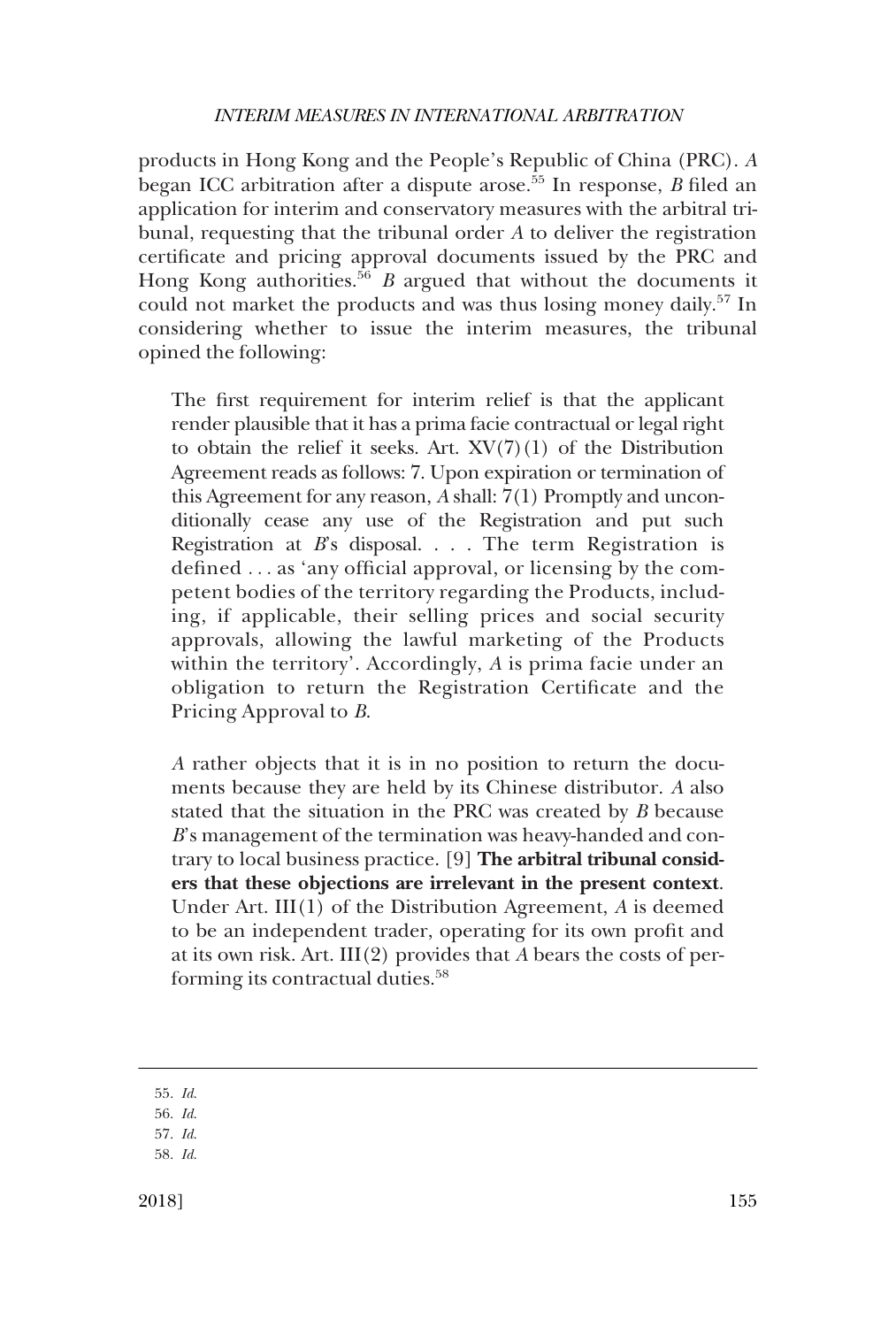<span id="page-13-0"></span>In determining whether to issue the interim measure mandating *A* to return the document to *B*, the tribunal looked only at the contract and largely ignored *A*'s affirmative defense that *B* had caused *A's* inability to return the document. This case illustrates that tribunals have a very low *prima facie* standard for establishing the merits of a party's request for interim measures, much like the very low bar for establishing jurisdiction. But given *A's* reluctance and inability to return the document to *B's* possession, one wonders if the tribunal's issuance of the interim measure has disadvantaged *A* by not considering *A's* affirmative defense. Indeed, the tribunal's issuance of the interim measure in this case seems to effectively decide a key important point of contention between the parties without considering the plausibility of *A's* defense. Consequently, the low threshold used to establish the merit of an individual's claim is problematic given that the issuance of an interim measure can have substantial ramifications.

# C. *Factor 3: Irreparable Harm or Merely Harm? An Examination of Paushok v. Mongolia*

A third factor discussed by Article 2 is the "need for arbitrators to be satisfied that the party applying for an interim measure is likely to suffer harm if the measure is not granted."<sup>59</sup> In national courts this principle is generally known as irreparable harm.<sup>60</sup> But in the international arbitral context, the standard for harm appears to be lower than the irreparable harm standard.<sup>61</sup> For example, the Article notes that the tribunal "does not need to be satisfied that the harm will definitely occur, rather they need to be satisfied that there is a significant risk that the harm is likely to occur."62

Furthermore, the Article notes that "if the harm can be adequately compensated for by an award of monetary damages (that is likely to be honoured) it *may* not be appropriate to grant the interim measure."<sup>63</sup> This last provision, as we shall see, is remarkably different from the stringent rule in national courts that the possibility of making a claimant whole through money damages after litigation necessarily

<sup>59.</sup> CHARTERED INSTITUTE OF ARBITRATORS, *supra* note 40, at art. 2.

<sup>60.</sup> *See generally* John Leubsdorf, *The Standard for Preliminary Injunctions*, 91 HARV. L. REV. 525 (1978).

<sup>61.</sup> *See* BORN*, supra* note 6, at 2469-70.

<sup>62.</sup> CHARTERED INSTITUTE OF ARBITRATORS, *supra* note 40, at art. 2.

<sup>63.</sup> *Id*.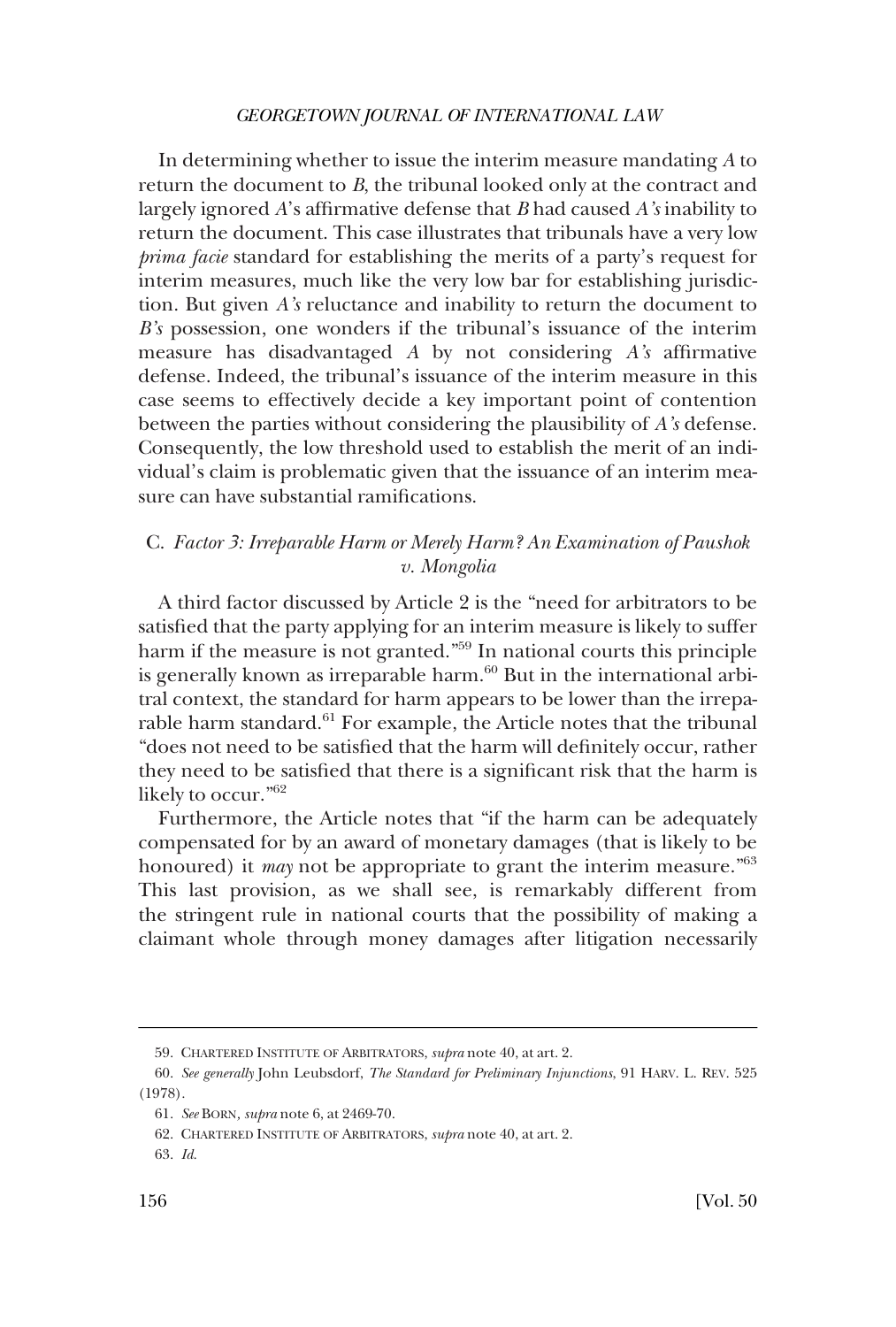eliminates interim measures. $^{64}$  Finally, the Article concludes that "[t]he test to be applied to determine the level of harm that justifies an interim measure varies depending on the type of measure sought and the circumstances of the case."65

In practice, the standard with which arbitral tribunals apply the doctrine of "irreparable harm" is lower than national courts.<sup>66</sup> For example, in *Paushok v Mongolia*, the Russian owners of the gold mining company commenced an *ad hoc* investor-State arbitration against Mongolia that followed UNCITRAL Rules.67 The owners contended that Mongolia had violated a bilateral investment treaty between Russia and Mongolia by passing laws which taxed the gold being mined at sixty-eight percent and required mining companies that employed more than ten percent foreign-born individuals to pay a fine equal to ten times the salary of the foreign-born individuals.<sup>68</sup> The investor applied to the arbitral panel to issue interim measures calling for Mongolia to retract enforcement of these laws because the laws, it contended, violated the treaty between Russia and Mongolia.<sup>69</sup>

After finding that the tribunal had *prima facie* jurisdiction and that the claimant had *prima facie* merit, the tribunal considered whether the Russian company, GEM, would suffer irreparable harm.70 Mongolia contended that interim measures were not appropriate because if GEM was found to suffer any harm, it could be compensated with damages

<sup>64.</sup> *See, e.g*., Moore v. Consol. Edison Co. of N.Y., 409 F.3d 506, 510 (2d Cir. 2005) ("Where there is an adequate remedy at law, such as an award of money damages, injunctions are unavailable except in extraordinary circumstances.").

<sup>65.</sup> *Id*.

<sup>66.</sup> *See* BORN*, supra* note 6, at 2470 ("Most authorities have reasoned that the injury required for provisional measures is not 'irreparable' harm in what is perceived to be the Anglo-American sense, but instead only a showing of grave, substantial, or serious injury."); *see also* Mika Savola, *Interim Measures and Emergency Arbitrator Proceedings*, 23 CROAT. ARB. Y.B. 73, 83 (2016) ("some arbitral tribunals have gone even further and granted provisional relief even though the requesting party has not been able to show irreparable or even serious harm, simply in order to reduce the overall commercial damage to the respondent and claimant in the arbitration (e.g., by ordering continued sales of products, or continued licensing of intellectual property). However, while arguably commercially-sensible, the grant of provisional measures in such circumstances "[w]ould ordinarily exceed the limits of existing legal standards which require a genuine showing of grave harm".).

<sup>67.</sup> Paushok v. Mongolia, Order on Interim Measures, Ad hoc UNCITRAL Arbitration (Sept. 2, 2008).

<sup>68.</sup> *Id*. ¶ 37.

<sup>69.</sup> *Id*.

<sup>70.</sup> *See id*. ¶¶ 47-56, 63-78.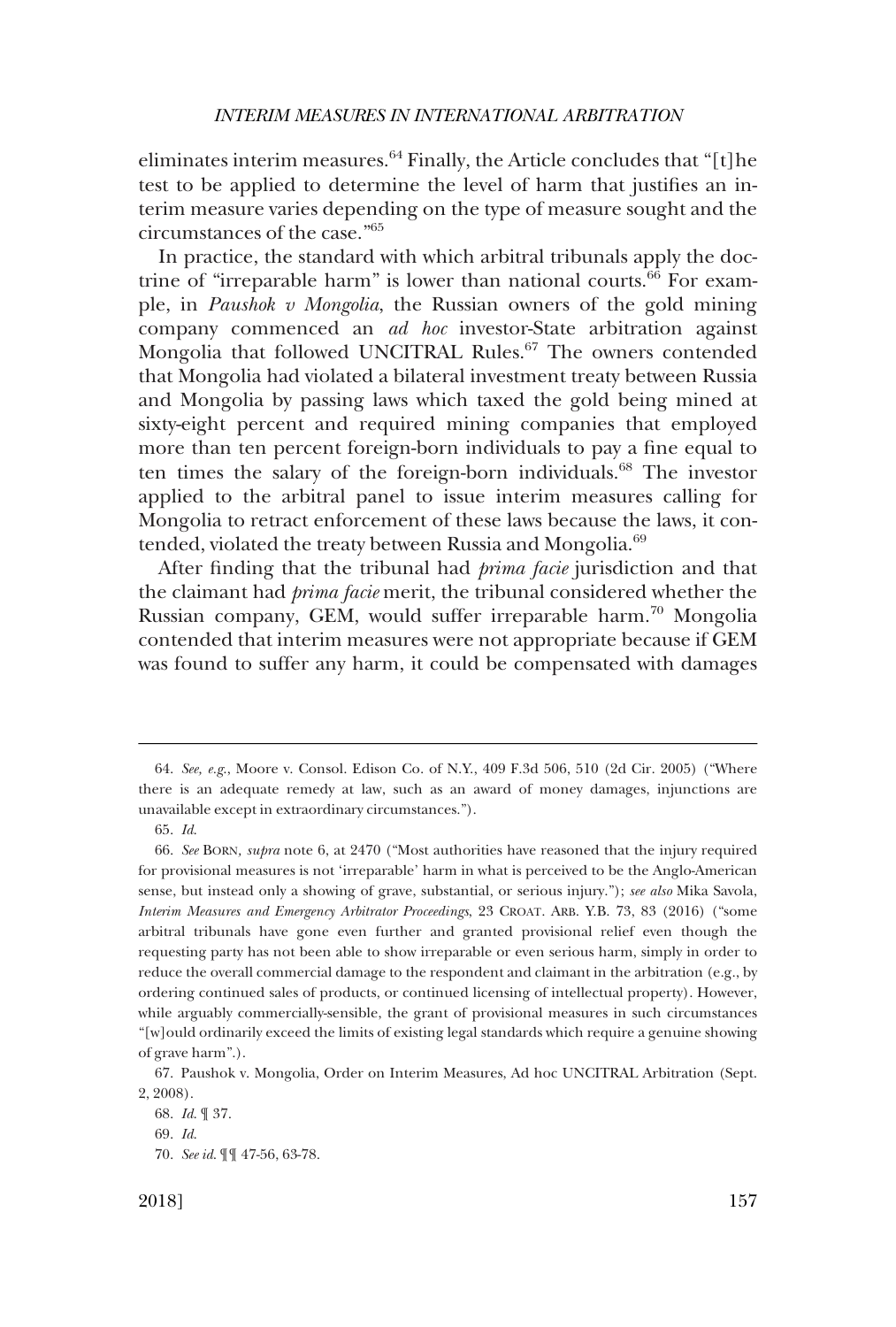and therefore the issuance of interim measures was not necessary.<sup>71</sup> The tribunal wrote the following in its decision:

The Tribunal does not agree with Respondent that Claimants are merely requesting damages, as is clearly demonstrated by the text of their request for relief. Moreover, the possibility of monetary compensation does not necessarily eliminate the possible need for interim measures. The Tribunal relies on the opinion of the Iran-U.S. Claims Tribunal in the Behring case to the effect that, in international law, the concept of "irreparable prejudice" does not necessarily require that the injury complained of be not remediable by an award of damages . . . This requirement is satisfied if the delay in the adjudication of the main claim caused by the arbitral proceedings would lead to a "substantial" (but not necessarily "irreparable" as known in common law doctrine) prejudice for the requesting party." The Tribunal shares that view and considers that the "irreparable harm" in international law has a flexible meaning. It is noteworthy in that respect that the UNCITRAL Model Law in its Article 17A does not require the requesting party to demonstrate irreparable harm but merely that "(h)arm not adequately reparable by an award of damages is likely to result if the measure is not ordered, and such harm substantially outweighs the harm that is likely to result to the party against whom the measure is directed if the measure is granted.<sup>72</sup>

The above decision reflects again the lower standard relative to national courts that tribunals use in determining whether to issue interim measures. The tribunal does not require that a party suffer irreparable harm for the tribunal to issue an interim measure. Rather, the tribunal requires that a party would suffer merely "substantial" harm or "irreparable prejudice," and the non-monetary harm can be as simple as reputational damage.

The tribunal's decision here, like the previous cases studied, is problematic in the context of international commercial arbitration. One of the advantages of arbitration is the ability to settle contractual disputes in a more expedited process compared to normal litigation.<sup>73</sup> Given

<sup>71.</sup> *Id*. ¶ 64.

<sup>72.</sup> *Id*. ¶ 68.

<sup>73.</sup> *See generally*, Robert L Bonn. *Arbitration: An Alternative System for Handling Contract Related Disputes*, ADMINISTRATIVE SCIENCE Q., June 1972, at 254-64.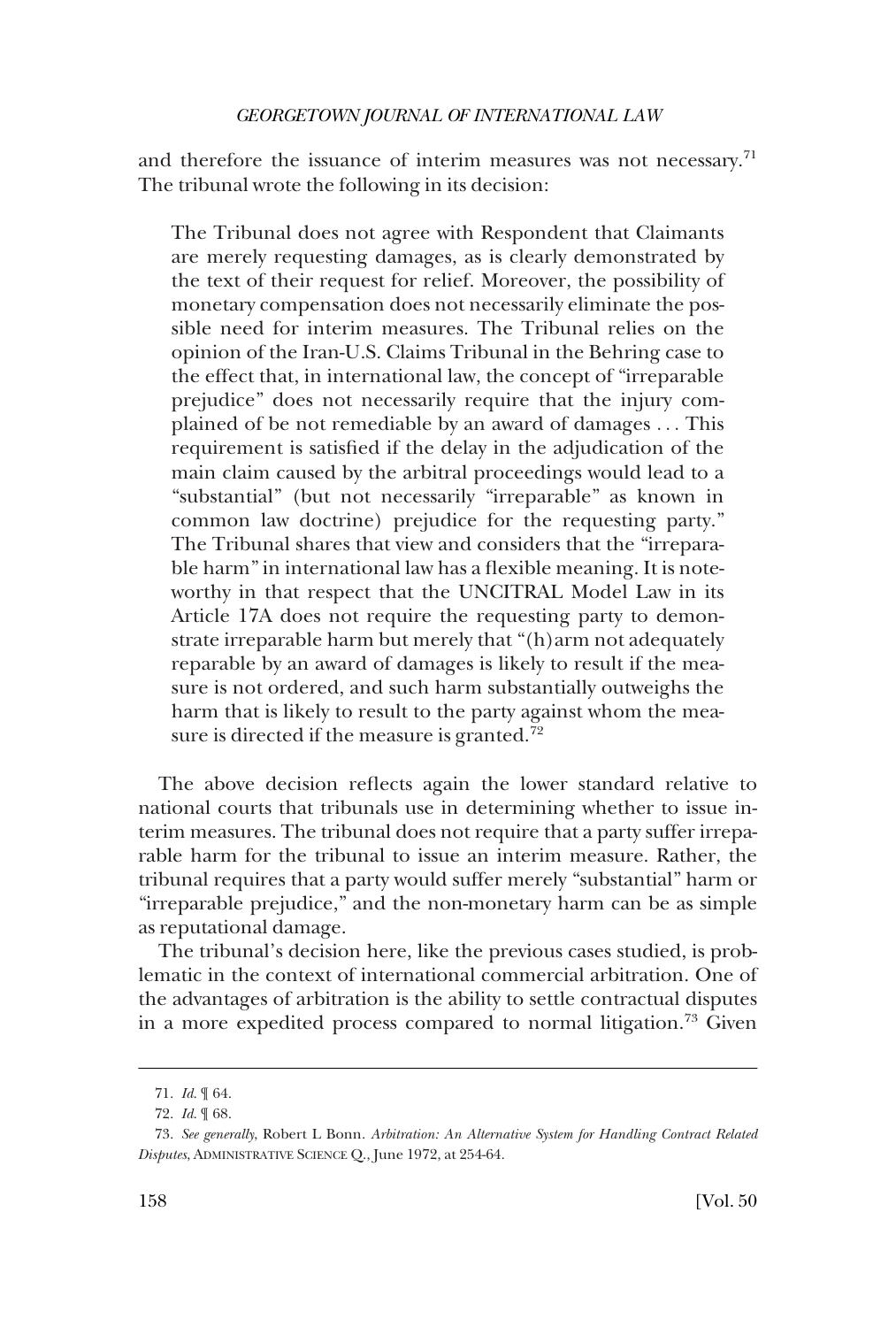the commercial nature of these disputes, there should be few cases in which a party could not be compensated financially for any damages it suffered. By holding that interim measures can be issued by a showing that the moving party would suffer "substantial harm," the tribunal in *Paushok* seems to ignore that if the claimant is granted the final award, then Mongolia can return any excessive tax that it has collected from the company.<sup>74</sup> The overall point here is that international arbitral tribunals are issuing powerful interim measures before fully adjudicating the case based on the lower standard of "irreparable prejudice" or "substantial harm" even though a monetary award could compensate the eventual victorious party. Interestingly enough, the *Paushok* tribunal eventually reversed course and dismissed most of the Claimants' claims in the final award.75 Nonetheless, the imposition of interim measures on the Respondents potentially prevented Mongolia from collecting some of its windfall tax, resulting in substantial harm to the Respondent. 76

This lower standard differs remarkably from the standard used by national courts when thinking about whether to issue interim measures such as injunctions. Consider, for example, the United States Court of Appeals for the Second Circuit case *Faiveley Transport Malmo AB v. Wabtec Corp*. 77 In *Faiveley*, the plaintiff corporation developed a special braking system for subway cars which it shared with the defendant corporation pursuant to a contractual agreement.<sup>78</sup> After the contract between the two parties ended, the defendant corporation "reverse engineered" its own version of the braking system and began using the braking system to fulfill its contract with New York City subway cars.<sup>79</sup> Plaintiff, Faiveley, alleged that defendant, Wabtec, had stolen its trade secrets after their contract ended, and was now using the braking

*See* Paushok v. Mongolia, Final Order, Ad Hoc UNCITRAL Arbitration (Apr. 28, 2011), 74. [https://www.italaw.com/sites/default/files/case-documents/ita0622.pdf.](https://www.italaw.com/sites/default/files/case-documents/ita0622.pdf)

<sup>75.</sup> *Id*.

<sup>76.</sup> In fairness to the tribunal in *Paushok*, the tribunal did recognize that the imposition of interim measures would have a potential burden on Mongolia by not allowing it to collect the Windfall tax or issue liens against the Claimant's property in Mongolia. It further recognized that this might give the claimants an opportunity to liquidate its assets in Mongolia. To account for this, the tribunal required that the claimants provide security in the form of a deposit into an escrow account in a third country that was not Russia or Mongolia. In the event that the claimants were held to be eventually liable, Mongolia could seek execution against estate. The claimants in *Paushok* however did not post such security despite the orders from the tribunal, and thus, the tribunal rescinded its order for interim measures. *See id*.

<sup>77.</sup> Faiveley Transp. Malmo AB v. Wabtec Corp., 559 F. 3d 110 (2d Cir. 2009).

<sup>78.</sup> *Id*. at 114.

<sup>79.</sup> *Id*. at 114-15.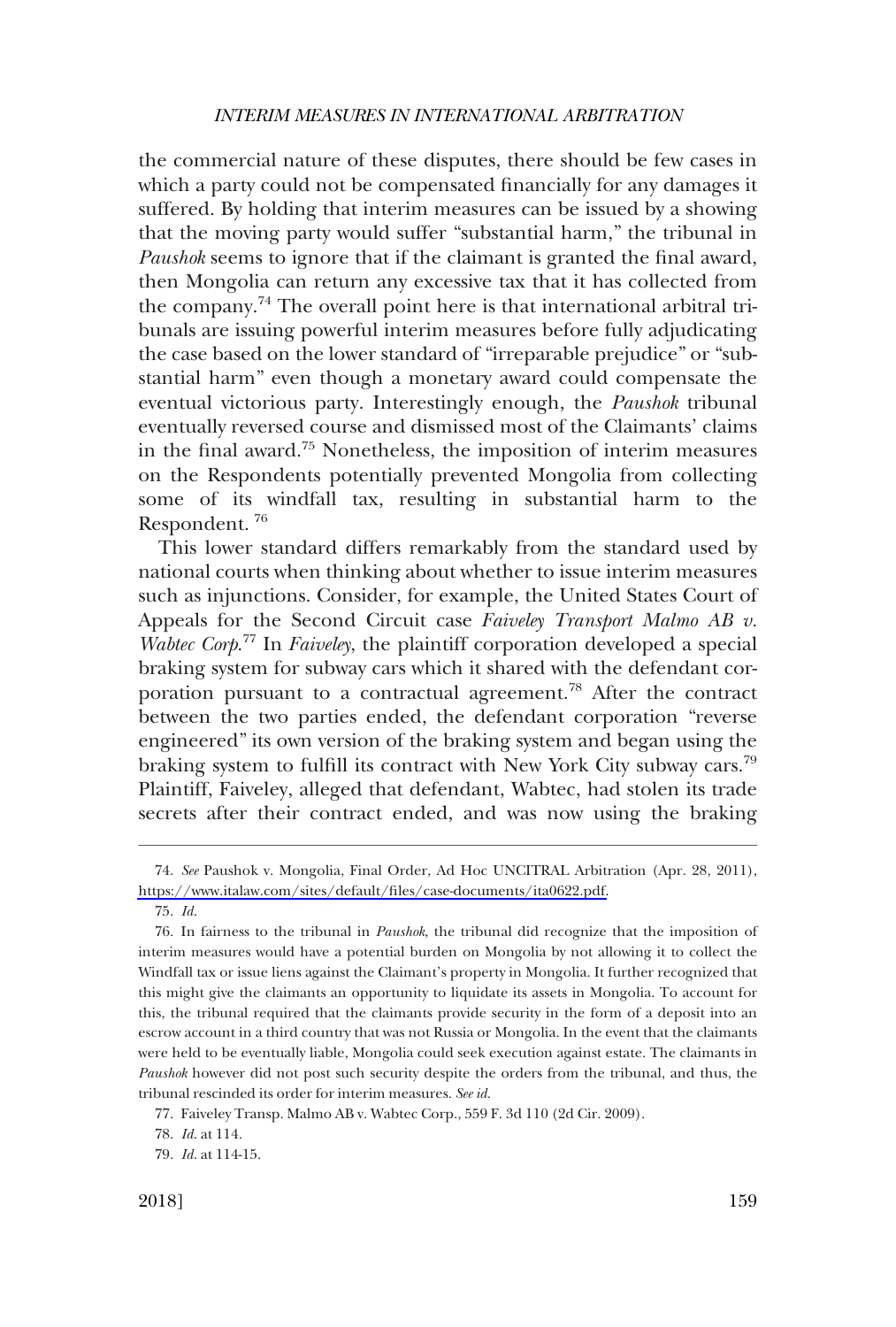system to its own advantage.<sup>80</sup> Thus, Faiveley moved for an injunction to prevent Wabtec from using the braking system in the subway cars.<sup>81</sup> Although the court in *Faiveley* found that there was merit to Faiveley's claim of stolen trade secrets, the court declined to issue the injunction because there was not irreparable harm.<sup>82</sup> The court noted that the rule for irreparable harm was that "[p]laintiffs must demonstrate that absent a preliminary injunction they will suffer an injury that is neither remote nor speculative, but actual and imminent, and one that cannot be remedied if a court waits until the end of trial to resolve the harm."83 Under the court's analysis, Faiveley failed to meet this threshold because it could not prove that Wabtec would disseminate its trade secrets.<sup>84</sup> This decision, however, reflects the general pattern of national courts in the United States to hesitate to issue interim measures unless there is a strong showing of irreparable harm.<sup>85</sup> But some of the arbitral case law discussed *supra* suggests that the arbitral panels are more bullish in their issuance of interim measures. This Note suggests in the last section that this aggressive posture of tribunals should be curtailed because the standards by which an interim measure are issued should be similar to the more stringent standards applied in national courts when an application for interim relief is made.

<sup>80.</sup> *Id*. at 115.

<sup>81.</sup> *Id*.

<sup>82.</sup> *Id*. at 116-20.

<sup>83.</sup> *Id*. at 118.

<sup>84.</sup> *Id*. at 119.

<sup>85.</sup> In the seminal case, *Winter v. Natural Defense Resource Council, Inc.*, 555 U.S. 7 (2008), the Supreme Court rejected the sliding scale approach used previously by some circuits, and held that an injunction could only be issued on a finding of a likelihood to succeed on the merits **and** a showing of irreparable harm. According to the Court, the moving party must have a strong case on both of these criteria, and could not make up for a deficiency in one of the criteria by a stronger showing in another criteria. Similar criteria are used in other national court systems too. For example, according to the §917 of the German Code of Civil Procedure, a German court can seize a party's assets "wherever there is the concern that without a writ of pre-judgment seizure being issued, the enforcement of the judgment would be frustrated or be significantly more difficult." Zivilprozessordnung [ZPO] [Code of Civil Procedure], § 917, *translation at* [https://](https://www.gesetze-im-internet.de/englisch_zpo/englisch_zpo.html)  [www.gesetze-im-internet.de/englisch\\_zpo/englisch\\_zpo.html](https://www.gesetze-im-internet.de/englisch_zpo/englisch_zpo.html) (Ger.). Furthermore, §940 of the German Code of Civil Procedure allows for injunctions for the purpose of providing for a temporary status concerning a legal relationship that is in dispute, to the extent this provision is deemed to be necessary in order to avert significant disadvantages, to prevent impending force, or for other reasons, in particular in the case of legal relationships of a long-term nature existing." *Id*. § 940. In Spain, the Spanish Code of Civil Procedure calls for courts to consider the likelihood to succeed on the merits and the danger in delay. *See* Carlos Esplugues, *Provisional Measures in Spanish Civil Procedure*, COMPARATIVE STUDIES ON ENFORCEMENT AND PROVISIONAL MEASURES 207, 211 (2011).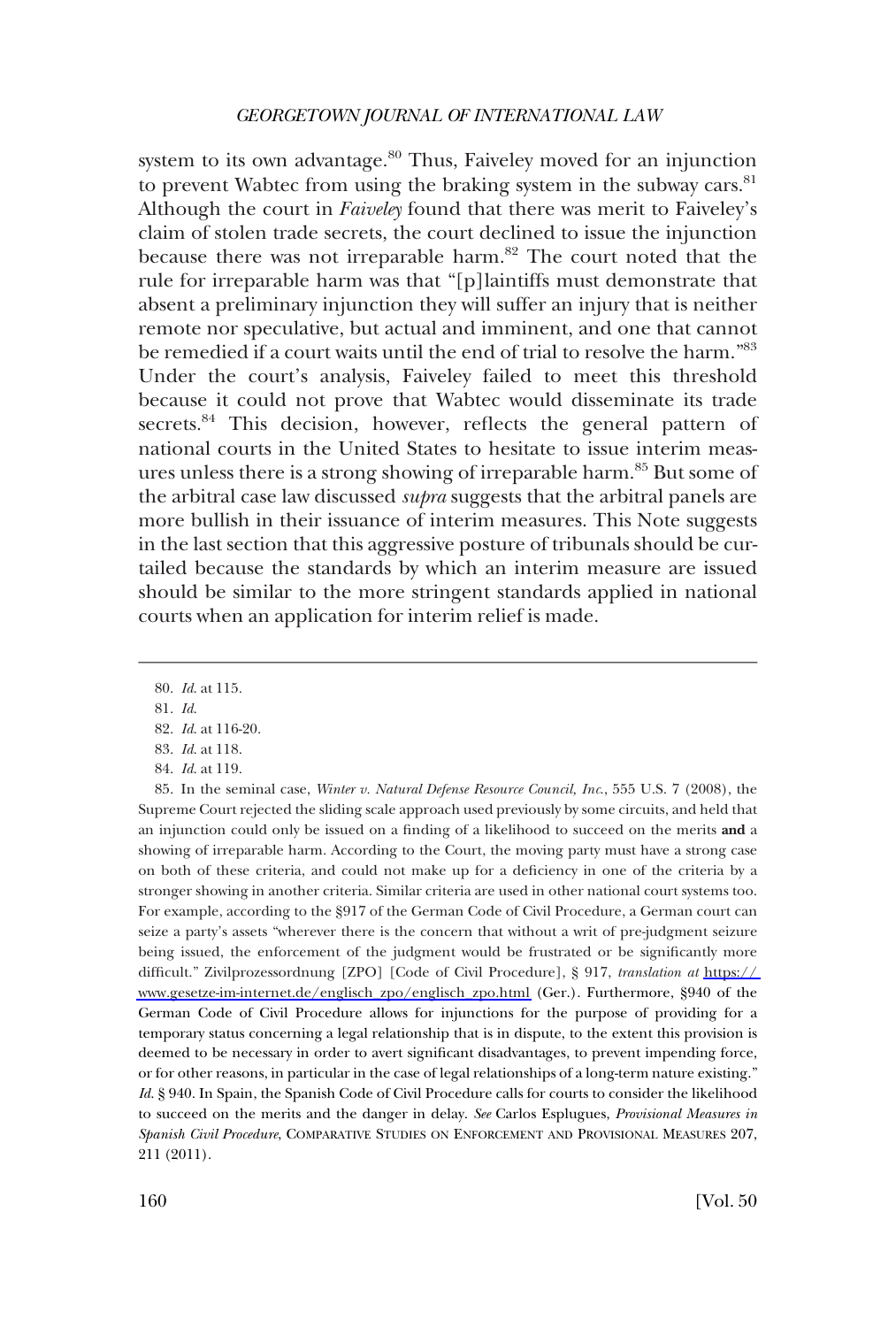It should be noted that there are tribunals which have issued interim measures using a fairly high standard similar to the standard used in national courts.86 Although these cases show a tribunal applying a higher standard, the cases show at the very least that there is little uniformity in how tribunals apply the standards. Perhaps the best demonstration of this lack of uniformity are two recent arbitrations that both involved the Republic of Moldova. In *Kompozit LLC v. Republic of Moldova*, SCC Arbitration EA (2016/095), the claimant moved for an emergency award of interim measures to halt the cancellation of its shares in one of the largest commercial banks, Moldova Agroindbank.87 Pursuant to its institutional rules, the Stockholm Chamber of Commerce appointed an emergency arbitrator.<sup>88</sup> The emergency arbitrator determined that the lower irreparable harm standard announced in *Paushok* should apply and that the claimants would suffer irreparable harm should Moldova proceed with the cancellation of the claimant's shares in the bank.<sup>89</sup> Thus, the emergency arbitrator issued an order enjoining Moldova from cancelling the shares, reasoning that it was very likely that Kompozit would suffer irrevocable harm if Moldova was not prevented from cancelling its shares. $90$ Contrast that result with the decision of a different emergency arbitrator two weeks earlier in another arbitration against Moldova on substantially similar facts. In *Evrobalt v. Republic of Moldova*, the claimants (also Russian investors) made a similar claim for protection of its shareholder rights in the same Moldovan Agroindbank.<sup>91</sup> In that case, the emergency arbitrator denied the request for interim measures, arguing that "[a]ll of the harm, actual and imminent, associated with the claimant's investment can be made good by an award of damages."92 The contrasting results, despite the near identical facts, suggest an unpredictability and lack of uniformity in how and when interim measures

92. *Id*. ¶ 52.

<sup>86.</sup> *See Plama Consortium Ltd. v. Bulgaria*, ICSID Case No. ARB/03/24, Decision on Provisional Measures (Sep. 6, 2005) ("provisional measures are extraordinary measures which should not be recommended lightly"); Occidental Petroleum Corp. and Occidental Expl. and Prod. Co. v. Republic of Ecuador, ICSID Case No. ARB/06/11, Decision on Provisional Measures (Aug. 17, 2007) ("Any prejudice suffered as a result of the termination of the Block 15 contracts, if subsequently found illegal by the Tribunal, can readily be compensated by a monetary award.").

<sup>87.</sup> Kompozit LLC v. Republic of Moldova, Emergency Award on Interim Measures, SCC Arbitration EA 2016/095 (June 14, 2016).

<sup>88.</sup> *Id*. ¶ 7.

<sup>89.</sup> *Id*. ¶ 88.

<sup>90.</sup> *Id*. ¶ 92.

<sup>91.</sup> Evrobalt LLC v. The Republic of Moldova, Award on Emergency Measures, SCC Arbitration EA 2016/082 (May 30, 2016).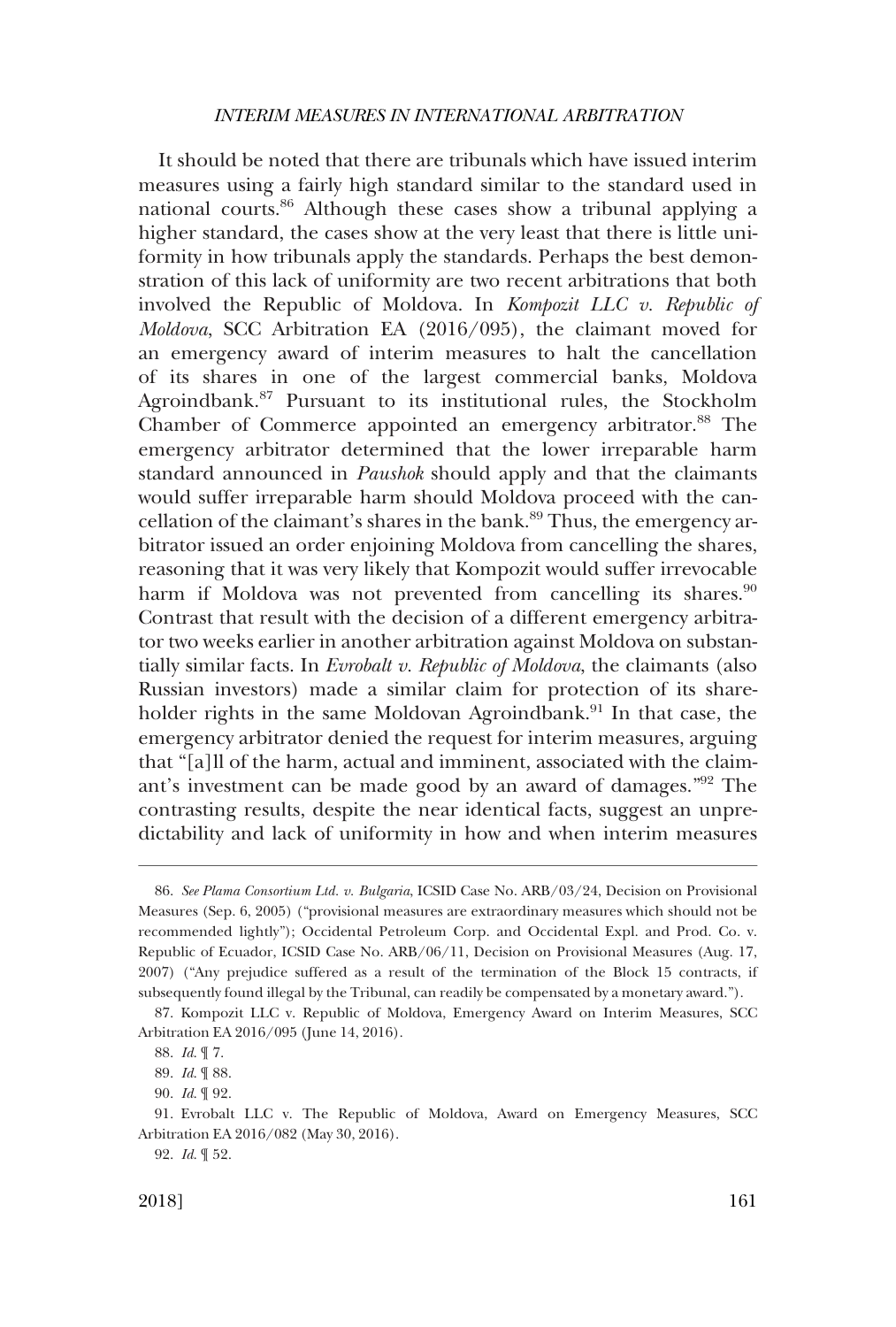<span id="page-19-0"></span>are granted by tribunals. Such unpredictability would increase uncertainty for businesses, which consequently makes doing business more expensive. Consequently, this Note pushes for greater uniformity and higher standards when applying the criteria necessary for interim measures to provide more certainty to the business environment and commercial disputes.

### D. *Factor 4: Proportionality of the Interim Measure*

Article 2 additionally notes that arbitral tribunals should weigh whether the interim measure being sought is proportional.<sup>93</sup> Article 2 defines proportionality as a balancing test in which "[a]rbitrators need also to consider any harm likely to be caused to the opposing party if they grant the interim measure. Any harm caused by granting the measure should be weighed against the likely harm to the applicant if the measure is not granted."94 The article further notes that in performing this cost-benefit analysis, "[a]rbitrators may need to consider the relative financial position of the parties to ensure that a party will not be substantially disadvantaged if the interim measure is granted such that the arbitration is abandoned. In this situation, the likely financial hardship to be caused to both parties should be carefully weighed and considered."95

The *Paushok* case exemplifies how arbitral tribunals apply the doctrine of proportionality. In that decision, the tribunal had to weigh the damage incurred by the gold mining company versus the right of the Mongolian government to tax.96 The tribunal stated that it did "not question in any way the sovereign right of a State to enact whatever tax measures it deems appropriate at any particular time. Every year, governments around the world propose the adoption of tax measures which constitute either new initiatives or amendments to existing fiscal legislation."97 The tribunal further noted that sovereigns are generally entitled to collect taxes, and it would be dangerous for a tribunal to circumvent the taxation.98 But the tribunal found that Mongolia had made extensive efforts to repeal its own tax because it realized how excessive the tax was.99 The tribunal further argued that continuing the

<sup>93.</sup> CHARTERED INSTITUTE OF ARBITRATORS, *supra* note 40, at art. 2.

<sup>94.</sup> *Id*.

<sup>95.</sup> *Id*.

<sup>96.</sup> *Paushok*, *supra* note 67, ¶ 79.

<sup>97.</sup> *Id*. ¶ 81.

<sup>98.</sup> *Id*.

<sup>99.</sup> *Id*. ¶ 82.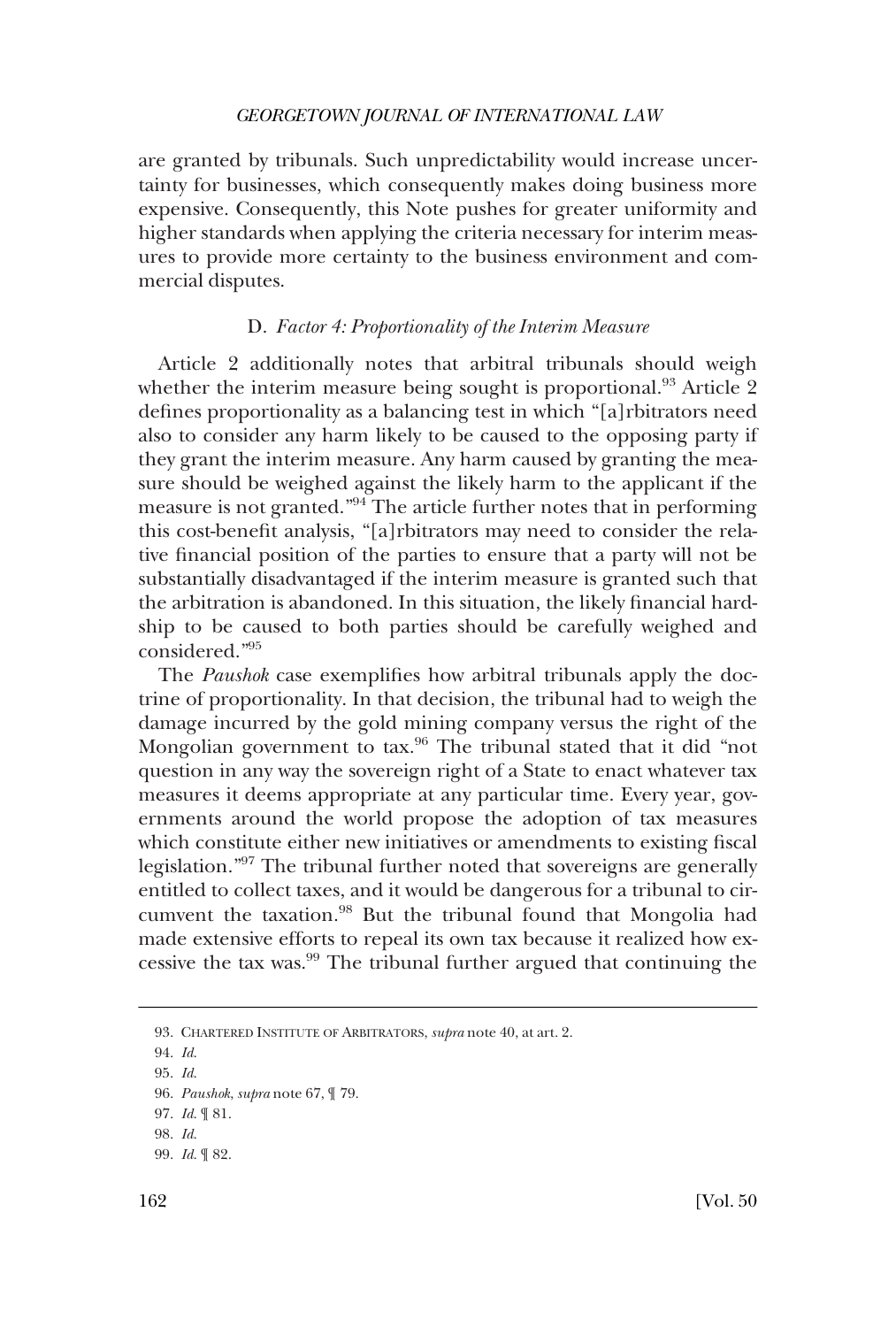<span id="page-20-0"></span>tax would have a negative consequence on the mining industry in Mongolia.<sup>100</sup> Consequently, the tribunal concluded that "there is considerable advantage for both parties in the issuance of interim measures of protection."<sup>101</sup>

The criterion of proportionality is not inherently troublesome and is most often beneficial. On its face, it appears entirely logical that a tribunal should balance the costs weighed to both parties in making the decision. But the *Paushok* decision shows that this approach leaves open the door for tribunals to be excessively paternalistic. The *Paushok* tribunal essentially determined that it was better public policy for Mongolia to not collect such a usurious tax. But if this were the case, then why would Mongolia be contesting the interim measures? Here it seems that the *Paushok* tribunal contradicts itself by essentially arguing that Mongolia has sovereignty to determine its own tax rate, but its own tax rate is bad policy that hurts Mongolia, so therefore, that tax should be stopped provisionally. Thus, the doctrine of proportionality is susceptible to its own problems.

# E. *Factor 5: Urgency as Shown in Railroad Development Corp v. Guatemala*

The Chartered Institute of Arbitrators does not list urgency as one of its criterion for interim measures, but many scholars<sup>102</sup> have pointed out that it clearly is part of the calculus that tribunals consider when deciding whether to issue interim measures. Indeed, the pre-hearing nature of interim measures suggest that they should only be addressed if there is an immediate need to resolve a problem.

In *Railroad Development Corp. v. Guatemala*, an ICSID tribunal considered a dispute between a railroad company and Guatemala.103 The claimant, Railroad Development Corp. (RDC), motioned the tribunal to compel Guatemala to preserve certain documents which RDC believed were vital to its position.<sup>104</sup> RDC contended that preservation of the documents was necessary because of new reports in Guatemala that suggested that several governmental documents had been stolen, destroyed, or misplaced under the new presidency in Guatemala.<sup>105</sup> Guatemala responded that ICSID arbitrations were generally not

<sup>100.</sup> *Id*. ¶ 83.

<sup>101.</sup> *Id*. ¶ 85.

<sup>102.</sup> *See* BORN*, supra* note 6, at 2511-12.

<sup>103.</sup> R.R. Dev. Corp. v. Republic of Guatemala, ICSID Case No. ARB/07/23, Decision on Provisional Measures (Oct. 15, 2008).

<sup>104.</sup> *Id*. ¶ 1.

<sup>105.</sup> *Id*. ¶ 7.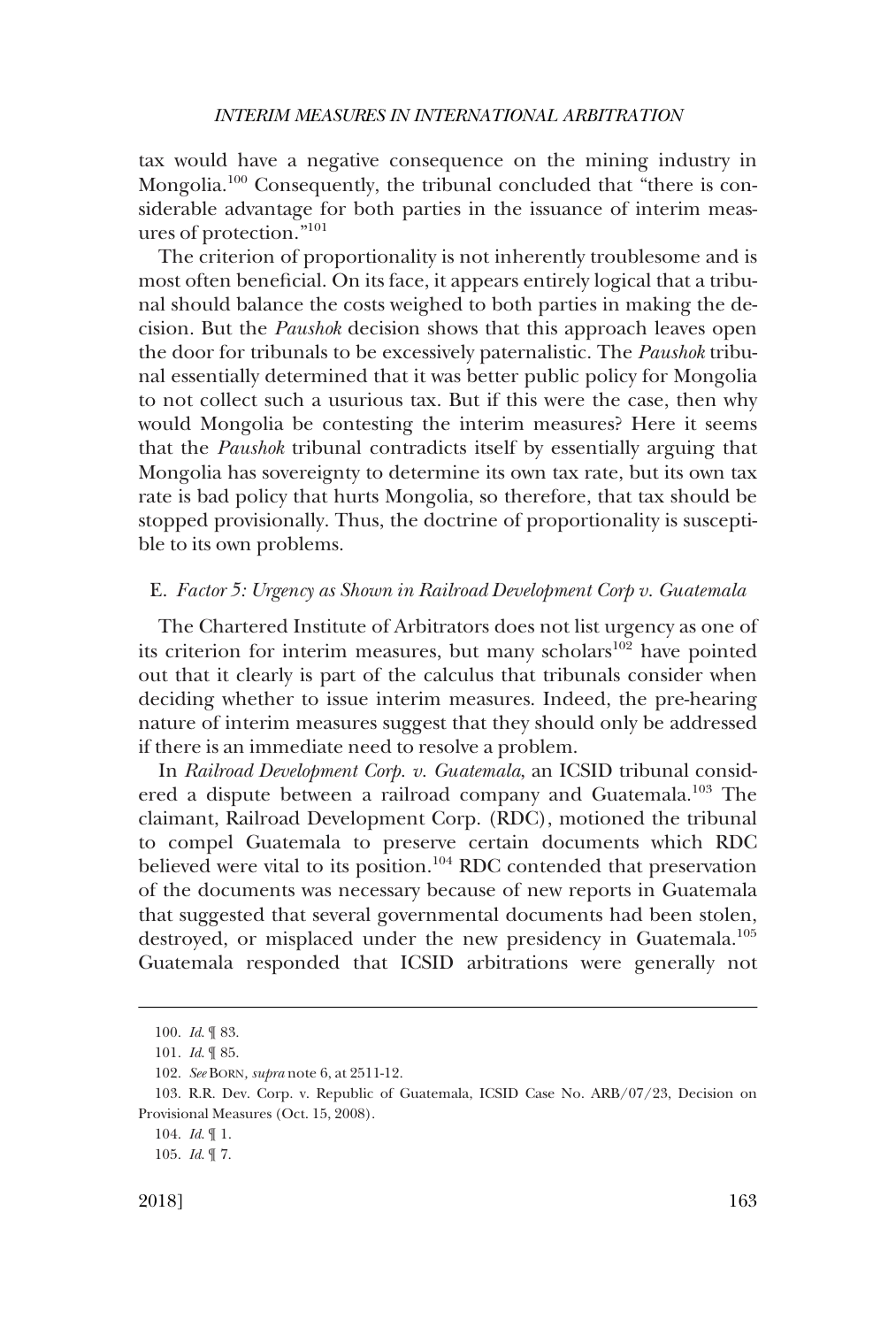<span id="page-21-0"></span>susceptible to U.S.-style discovery and that the request for preservation of the documents was not urgent.106 The ICSID tribunal denied the request for interim measures because it found it did not meet the criterion of urgency.107 The tribunal concluded that "the Request would place an unfair burden on the Government because of its excessive breadth and that no need or urgency has been proven to justify the recommendation."108

Of all criteria that tribunals have posited as necessary for the issuance of interim measures, the urgency criterion is the least problematic. As the above ICSID case demonstrates, the criterion serves an appropriate role of limiting interim measures to only those cases where it is truly judicious to apply the measures. The criterion recognizes that the issuance of an interim measure is fundamentally an exercise of power, and therefore should only be exercised when needed.

# F. *A Proposal for Reform: The Need to Raise the Standards*

The above cases illuminate the low threshold that tribunals employ in issuing interim measures relative to national courts. In one sense, this lower threshold is surprising because one would expect that the more powerful national courts would be more likely to exercise their power in issuing interim measures, whereas weaker tribunals would be more circumspect in their use of power. But given their limited power, tribunals may require less of a showing of need in order to issue interim measures as a way of magnifying their authority, whereas national courts may recognize the magnitude of their power, and thus seek restraint in its exercise.

Whatever the cause of the lower threshold needed to issue interim measures in private international tribunals, this Note makes three proposals for increasing the standard necessary for a tribunal to issue interim measures. First, tribunals should undertake a more thorough analysis of their jurisdiction before issuing interim measures. Jurisdiction is a fundamental question that any judicial body must consider seriously at the very onset of any controversy. The current *prima facie* threshold inadequately leads to circularly weak reasoning and allows the tribunal to exert authority over parties who may be objecting to their jurisdiction. Thus, tribunals should first make a detailed and

108. *Id*.

<sup>106.</sup> *Id*. ¶ 12.

<sup>107.</sup> *Id*. ¶ 36.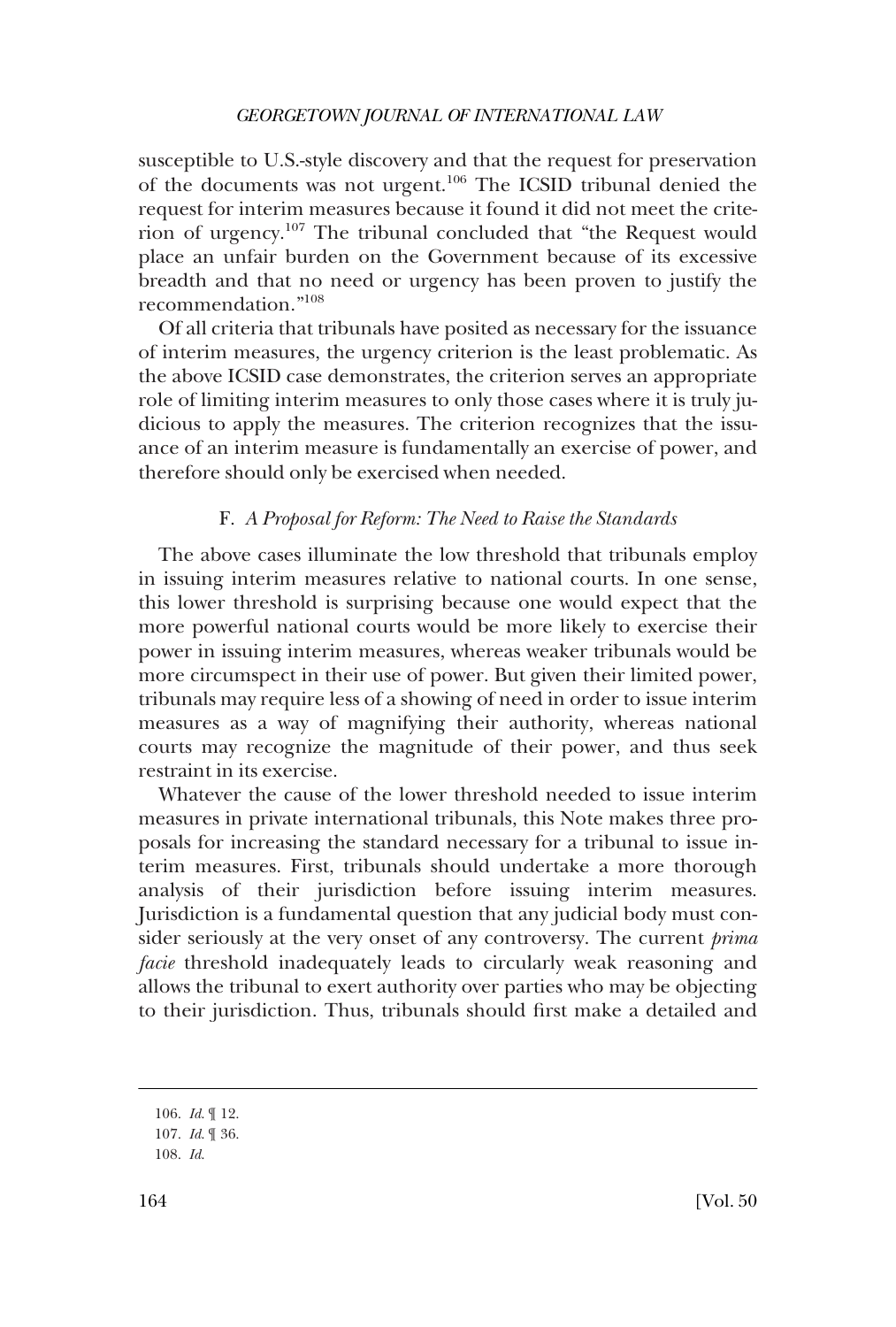reasoned determination of their jurisdiction before issuing any interim measures.

Second, tribunals should issue interim measures only on a showing of truly irreparable harm, not on merely a showing of "substantial" harm. Interim measures should be enforced only in the event that the winning party will not suffer some sort of harm beyond monetary damages. If the harm is purely financial, then the party will be able to be compensated in the final award if they are successful.109 This, of course, should not preclude tribunals from issuing protective interim measures, such as ordering the non-moving party to deposit the disputed amount into an escrow account. Such measures are appropriate for ensuring that parties do not hide assets in the event that an award unfavorable to them is issued because those measures seek to ensure that a monetary award could be given. But when the interim measures require the non-moving party to perform some other concrete actions, such as transfer some asset to the moving party or to refrain from engaging in some activity, tribunals should exercise restraint and evaluate such request under an irreparable harm analysis, where the tribunal should determine if the damage alleged could be compensated monetarily.

Finally, tribunals should guard against paternalism in analyzing whether an interim measure is proportional to the offense. While the doctrine of proportionality admirably invites tribunal members to balance the benefit of issuing the interim measure versus the harm likely to result, the tribunal should not determine what is in the best interest of the party, particularly in investor-state arbitrations involving foreign governments. As the discussion of the *Paushok* case demonstrated, it can be easy for tribunals—often composed of learned experts— to substitute their own public policy preferences for the policy preferences of a country. Consequently, tribunals should guard against issuing their opinions based on paternalistic assessments of what they believe to be in a party's interests.

<sup>109.</sup> *See*, *e.g., Occidental Petroleum*, *supra* note 87 ("Provisional measures should only be granted in situations of necessity and urgency in order to protect legal rights that could, absent such measures, be definitely lost . . . The harm in this case is only 'more damages', and this is harm of a type which can be compensated by monetary compensation, so there is neither necessity nor urgency to grant a provisional measure to prevent such harm."); City Oriente Ltd. v. Republic of Ecuador, ICSID Case No. ARB/06/21, Decision on Revocation of Provisional Measures and Other Procedural Matters (May 13, 2008) ("A possible aggravation of a debt does not generally warrant the ordering of provisional measures.").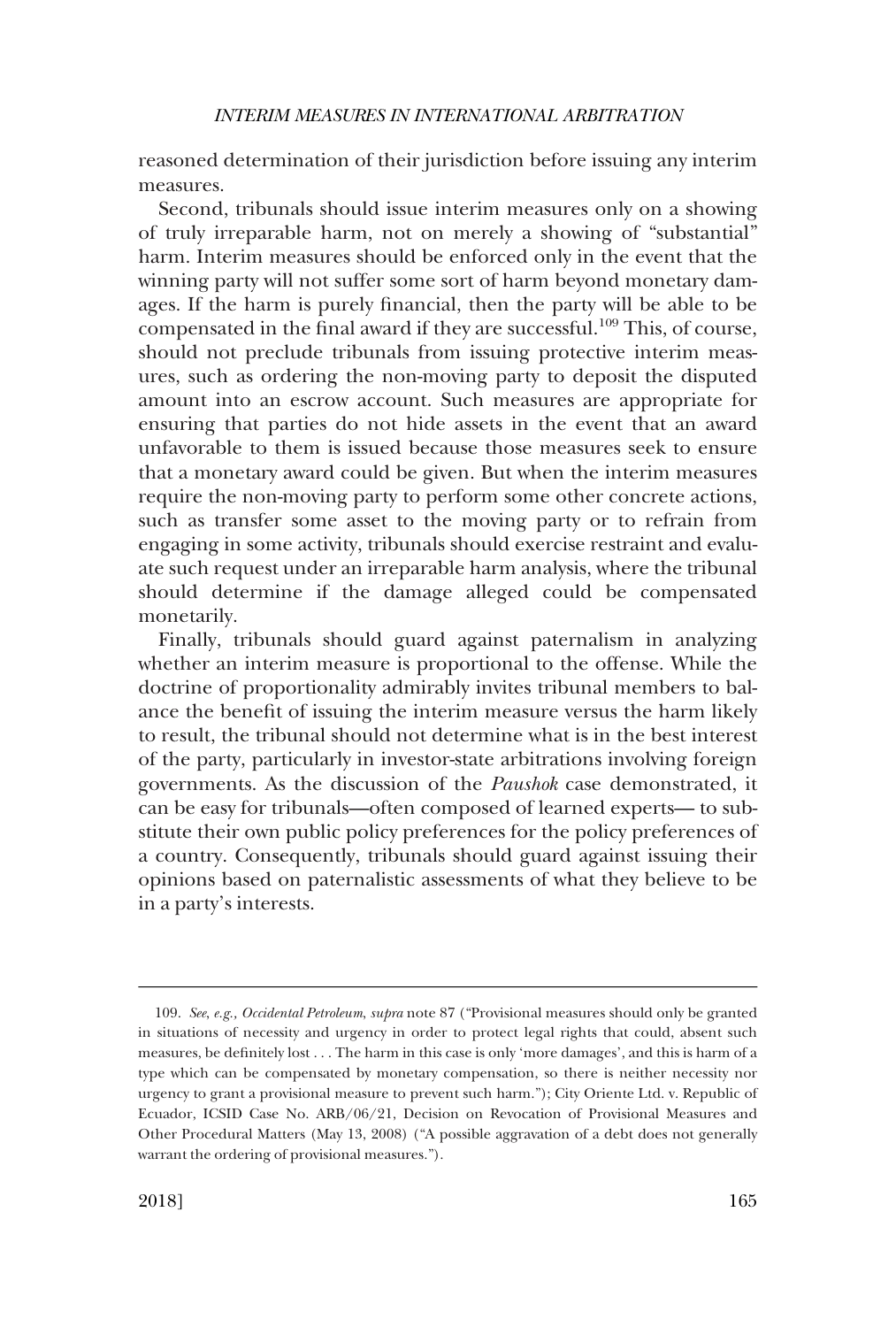#### IV. THE LACK OF HARMONIZATION IN ENFORCING INTERIM MEASURES

<span id="page-23-0"></span>The United Nations Convention on the Recognition of Foreign Arbitral Awards, ("the New York Convention") has been lauded for giving force to the final awards of arbitration tribunals.110 However, it is unclear whether interim measures are within the purview of the New York Convention.<sup>111</sup> Consequently, interim measures issued by an arbitral tribunal do not necessarily have the same legal force as court orders of a national court. This is problematic because a party may choose to not comply with an interim order issued by a tribunal. Such a situation may force the party moving for interim measures to appeal to the appropriate national court system to enforce the interim measure. $112$ However, national courts have treated the enforcement of interim measures in different ways. The disparate degrees to which different national courts support interim measures can lead to unpredictability in the arbitral system.

This section highlights the broad spectrum of approaches among national court systems by comparing and contrasting how three different national courts—Germany, the United States, and Great Britain differ in their enforcement of interim orders by a tribunal. The section concludes by noting that the lack of harmonization could be cured through an international convention which gives more effect and power to interim measures issued by a tribunal. But any such convention should be contingent on arbitral tribunals raising the standard for issuing interim measures, ostensibly through the articulation of clearer standards for the issuance of interim measures in the proposed convention. Otherwise, a convention giving weight to the interim measures issued by a tribunal would have the odd effect of making private international tribunals more powerful than national courts because the tribunals would be able to issue interim measures that would be enforced by a national court at lower standards than the standards national courts normally use.

<sup>110.</sup> *See* Linda Silberman, *The New York Convention after Fifty Years: Some Reflections on the Role of National Law*, 38 GA. J. INT'L & COMP. L. 25 (2009).

<sup>111.</sup> *See* Charles Brower, *What I Tell You Three Times Is True: US Courts and Pre-Award Interim Measures Under the New York Convention*, 35 VA. J. INT'L L. 971 (1994) (arguing that the *travaux pre´paratoires* of the New York Convention does suggest that interim measures were intended to be enforced, but American courts have been split on this issue).

<sup>112.</sup> *See* BORN*, supra* note 6, at 2511-12.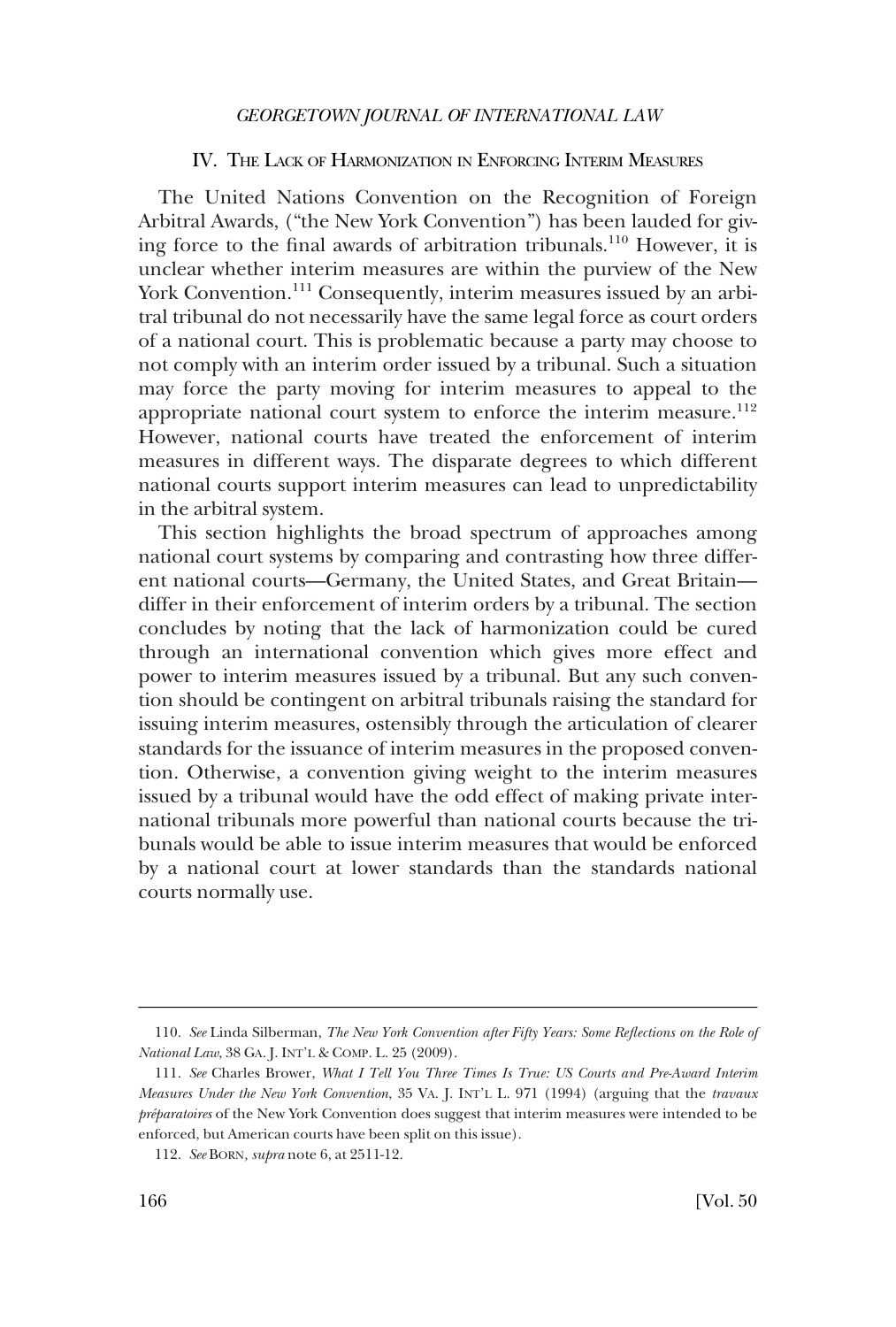#### <span id="page-24-0"></span>A. *The Approach to Enforcing Interim Measures in German National Courts*

In order to make arbitration more attractive, Germany became the first major European power to adopt almost all measures of the UNICTRAL Model.<sup>113</sup> Consequently, the German approach to the enforcement of interim measures is quite progressive and reflects a preference for free choice among the parties.114 Parties can make requests for interim measures to either a tribunal or directly to German national courts.<sup>115</sup> In the event of a tribunal-issued interim measure, German courts are obligated to enforce the interim measure—even if the arbitration seat is outside of Germany.116 The German courts' authority to enforce interim measures is governed by section 1041 of the German Code of Civil Procedure. That statute states:

(1) Unless the parties to the dispute have agreed otherwise, the arbitral tribunal may direct, upon a party having filed a corresponding petition, provisional measures or measures serving to provide security as it deems fit with a view to the subject matter of the litigation. The arbitral tribunal may demand, in connection with such measure, that each of the parties provide reasonable security.

(2) Upon a party having filed a corresponding petition, the court may permit the enforcement of a measure pursuant to subsection (1), unless a corresponding measure of temporary relief has already been petitioned with a court. It may issue a differently worded order if this is required for the enforcement of the measure.

(3) Upon corresponding application being made, the court may reverse or modify the order pursuant to subsection (2).

(4) Should the order of a measure pursuant to subsection (1) prove to have been unfounded from the start, the party that has obtained its enforcement is under obligation to compensate the opponent for the damage it has suffered as a result of the measure being enforced, or as a result of his having provided security in order to avert the enforcement. The claim may be asserted in the pending arbitration proceedings.<sup>117</sup>

<sup>113.</sup> Schaefer, *supra* note 10.

<sup>114.</sup> *Id*.

<sup>115.</sup> Zivilprozessordnung [ZPO], §1041(2) (Ger.).

<sup>116.</sup> *Id*.

<sup>117.</sup> Zivilprozessordnung [ZPO], §1041 (Ger.).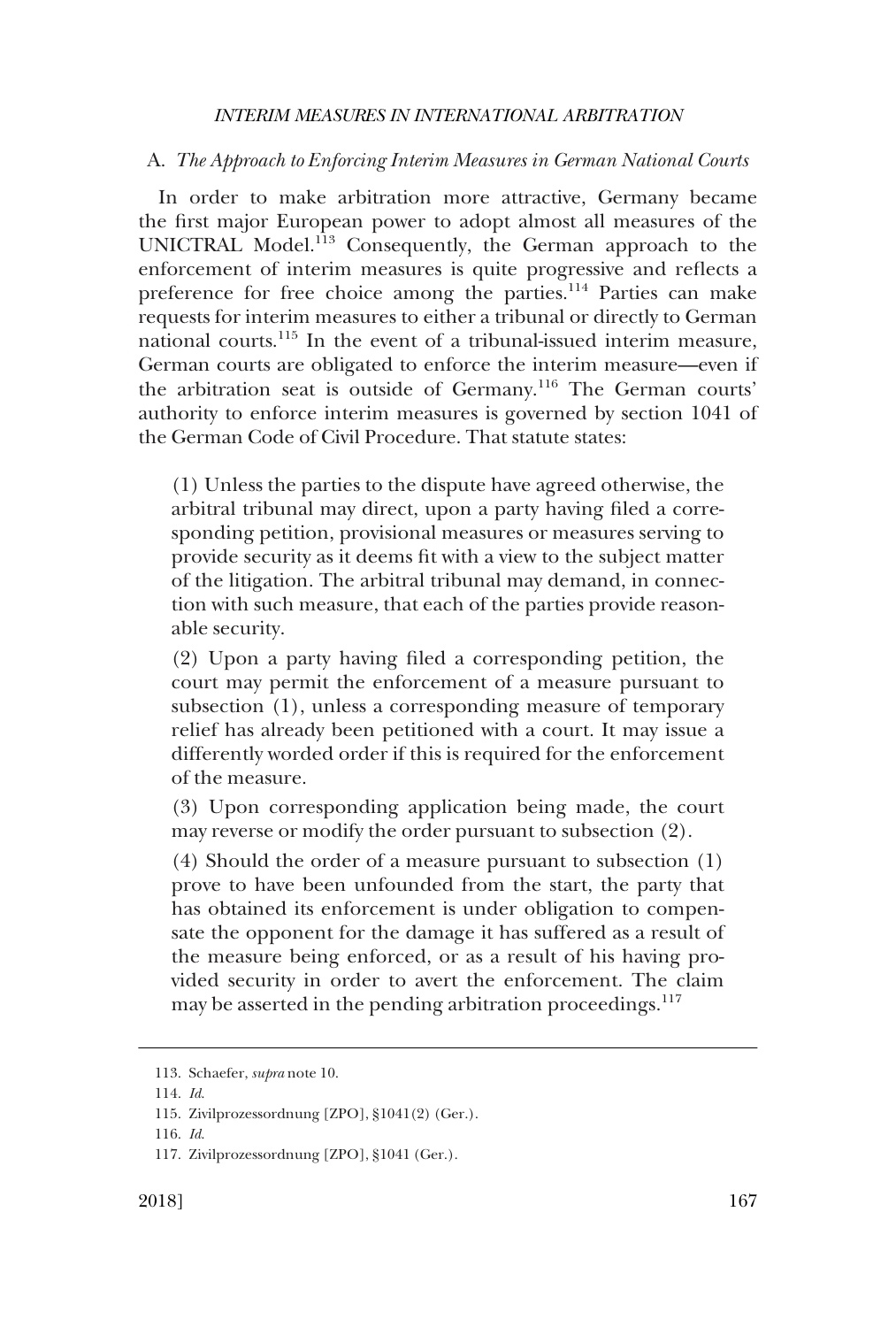<span id="page-25-0"></span>Generally speaking, section 1041 reflects the spirit of the UNCITRAL Model Laws, with a small German twist.<sup>118</sup> While subsection 1 recognizes the enforcement of interim measures issued by a tribunal, subsection 2 recognizes the reality that the interim measure might not conform with the German national court approach to issuing interim measures. Thus, subsection 2 and 3 grant German courts the ability to modify tribunal-issued interim measures so that they can accord more with traditional German interim measures.

#### B. *The Approach to Enforcing Interim Measures in British Courts*

The British system to enforcing interim measures granted by a tribunal has been described as "a policy of subsidiary court jurisdiction."<sup>119</sup> Under the British system, parties should look to British courts for assistance as a last resort only after they have exhausted their means through the tribunal. $120$ 

The British system is codified in the Arbitration Act 1996, which was passed to simplify the previous system that was based on unique British legal precedents that applied poorly to the realities of international arbitration.121 Pertinent to the issue of interim measures are section 42 and 44 of the Act. Section 42, on the enforcement of peremptory measures, states:

(1) Unless otherwise agreed by the parties, the court may make an order requiring a party to comply with a peremptory order made by the tribunal.

(2) An application for an order under this section may be made—

- (a) by the tribunal (upon notice to the parties),
- (b) by a party to the arbitral proceedings with the permission of the tribunal (and upon notice to the other parties), or
- (c) where the parties have agreed that the powers of the court under this section shall be available.

<sup>118.</sup> Schaefer, *supra* note 10.

<sup>119.</sup> *Id*.

<sup>120.</sup> *Id*.

<sup>121.</sup> Thomas Carbonneau, *A Comment on the 1996 United Kingdom Arbitration Act*, 22 TUL. Mar. LJ 131, 131 (1998) ("The 1996 Act represents a substantial improvement over prior English arbitration statutes, including the 1979 Act.").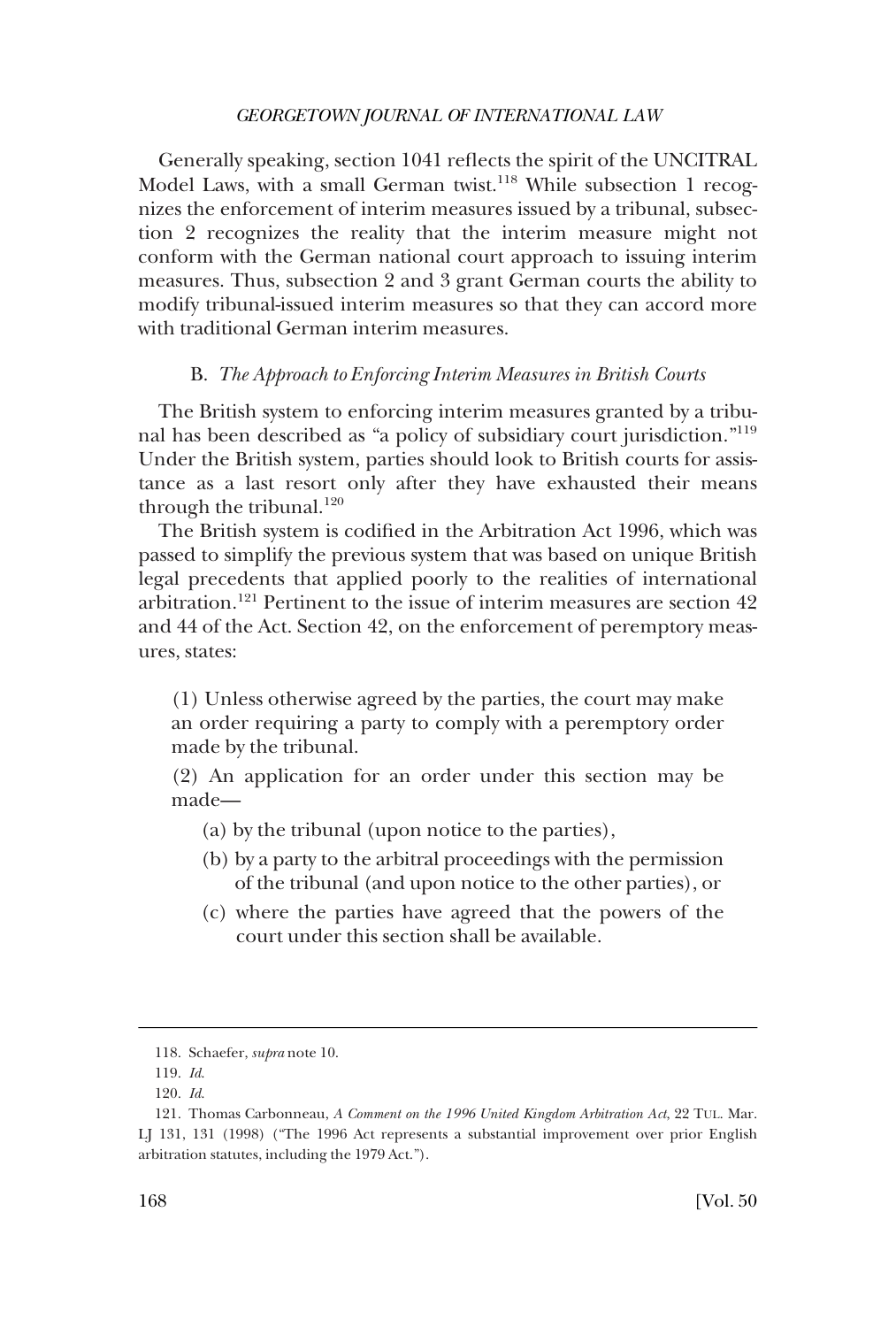**(3) The court shall not act unless it is satisfied that the applicant has exhausted any available arbitral process in respect of failure to comply with the tribunal's order**.

(**4) No order shall be made under this section unless the court is satisfied that the person to whom the tribunal's order was directed has failed to comply with it within the time prescribed in the order or, if no time was prescribed, within a reasonable time**.

(5) The leave of the court is required for any appeal from a decision of the court under this section.<sup>122</sup>

As section 42 notes, the British system takes a hands-off approach, relative to the German system, calling for court intervention in the enforcement of interim measures only as a last resort. Section 44 of the Act, concerning the powers of the court in support of arbitration, likewise reflects this hands-off approach. The Section states:

(1) Unless otherwise agreed by the parties, the court has for the purposes of and in relation to arbitral proceedings the same power of making orders about the matters listed below as it has for the purposes of and in relation to legal proceedings.

- (2) Those matters are—
	- (a) the taking of the evidence of witnesses;
	- (b) the preservation of evidence;
	- (c) making orders relating to property which is the subject of the proceedings or as to which any question arises in the proceedings—
		- (i) for the inspection, photographing, preservation, custody or detention of the property, or
		- (ii) ordering that samples be taken from, or any observation be made of or experiment conducted upon, the property; and for that purpose, authorizing any person to enter any premises in the possession or control of a party to the arbitration;
	- (d) the sale of any goods the subject of the proceedings;
	- (e) the granting of an interim injunction or the appointment of a receiver.

<sup>122.</sup> Arbitration Act 1996, c. 23, § 42 (U.K.).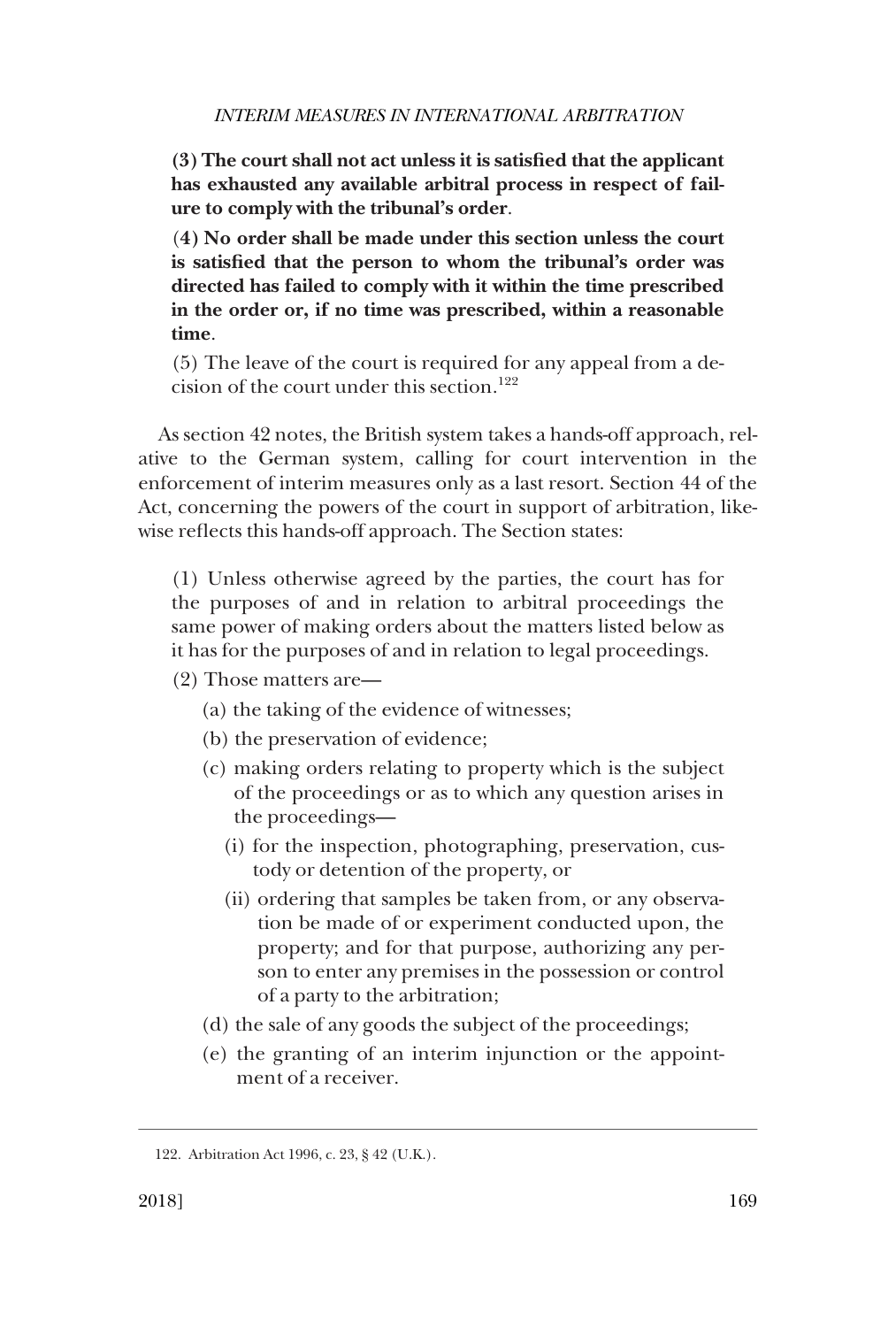**(3) If the case is one of urgency, the court may, on the application of a party or proposed party to the arbitral proceedings, make such orders as it thinks necessary for the purpose of preserving evidence or assets**.

**(4) If the case is not one of urgency, the court shall act only on the application of a party to the arbitral proceedings (upon notice to the other parties and to the tribunal) made with the permission of the tribunal or the agreement in writing of the other parties**.

**(5) In any case the court shall act only if or to the extent that the arbitral tribunal, and any arbitral or other institution or person vested by the parties with power in that regard, has no power or is unable for the time being to act effectively**.

**(6) If the court so orders, an order made by it under this section shall cease to have effect in whole or in part on the order of the tribunal or of any such arbitral or other institution or person having power to act in relation to the subject-matter of the order.123** 

Section 44 of the Act preserves the right of the national court to issue injunctions or orders of production related to court. However, in subsections 3 and 4, the Act distinguishes between interim measures of urgency, which will allow court intervention, and non-urgent interim measures, which can only be considered by a national court with approval from the tribunal or the parties. Furthermore, subsection 5 emphasizes that the tribunal should intervene only when the tribunal lacks power to act effectively. Subsection 5 thus serves to limit the degree of intervention that a court may undertake. Finally, subsection 6 give tribunals the radical power to overrule a national court's granting of an interim measure. Such a provision inevitably encourages parties to apply for interim measures to the tribunal first. Subsection 6, therefore, serves to limit the role of the British court system by allowing the court system only to buttress decisions of the tribunal, and not undermine the decisions of the tribunal.<sup>124</sup>

<sup>123.</sup> *Id*.

<sup>124.</sup> Although the British system supports arbitration less than the German system, the British system is far more hospitable than other systems. For example, Greece and Italy refuse to enforce interim measures issued by an arbitration tribunal, holding that such power is the exclusive domain of its national courts.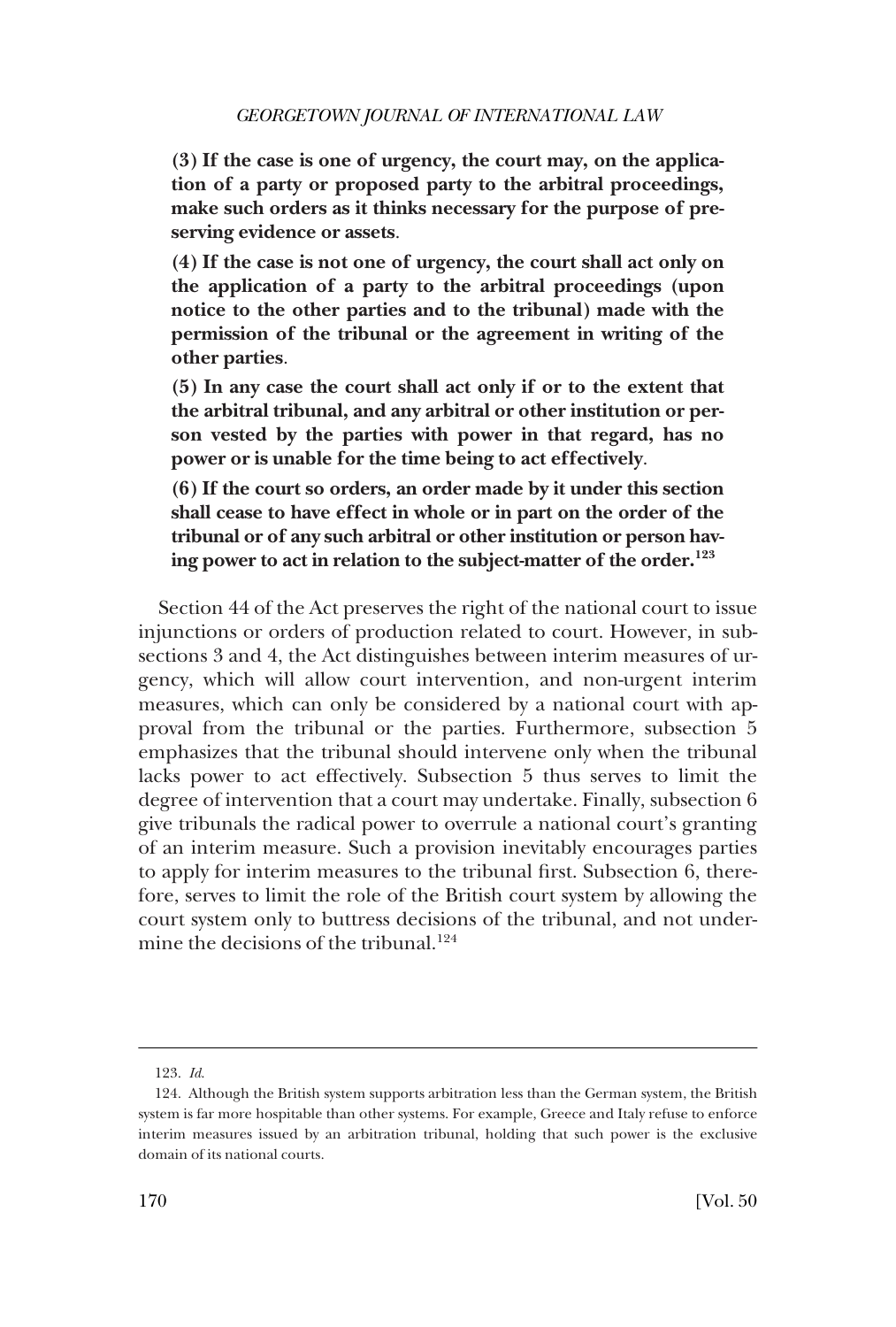#### C. *The American Approach to Interim Measures*

<span id="page-28-0"></span>The American approach to enforcing interim measures granted by a private international tribunal is fragmented. First, the Federal Arbitration Act, which codifies the New York Convention, addresses the issue of enforcement of interim measures in only three case-specific scenarios.<sup>125</sup> Indeed, the closest statutory provision that addresses the judicial assistance of foreign tribunals in the United States is 28 U.S.C. § 1782, which was drafted for the purpose of assisting discovery in foreign courts. But federal circuits are split on whether section 1782 applies to proceedings conducted by foreign tribunals.<sup>126</sup>

Due to the lack of federal guidelines governing the enforcement of interim measures, the New York state legislature has tried to make arbitration in New York state more attractive with a 2005 amendment to §7502(c) of the New York Civil Practice Law and Rules that grants New York courts the authority to enforce interim measures.

That provision reads:

(c) Provisional remedies. The supreme court in the county in which an arbitration is pending or in a county specified in subdivision (a) of this section, may entertain an application for an order of attachment or for a preliminary injunction in connection with an arbitration that is pending or that is to be commenced inside or outside this state, whether or not it is subject to the United Nations convention on the recognition and enforcement of foreign arbitral awards, but only upon the

<sup>125.</sup> *See* Charles N. Brower & W. Michael Tupman, *Court-Ordered Provisional Measures Under the New York Convention*, 80 THE AM. J. OF INT'L LAW, 24 (1986) (identifying three situations in which the pre-judgment measures are enforced under the FAA).

<sup>126.</sup> For example, *compare* El Paso Corp. v. La Comision Ejecutiva Hidroelectrica Del Rio Lempa, WL 2407189, (5th Cir. 2009), (considering whether 28 U.S.C. § 1782 allows district courts to compel parties to disclose documents for use in foreign or international arbitration tribunals. The court concluded that a Swiss arbitral panel was not within the scope of §1782 because it was a private arbitration tribunal and not a public court. The court further concluded that it would be wrong to compel disclosure because the Swiss arbitrational panel had not yet approved the request for disclosure, so it was possible that the disclosure could potentially not even be part of the arbitration proceedings.) *with In re:* Application of Babcock Borsig AG for Assistance Before a Foreign Tribunal, 583 F.Supp.2d 233 (D. Mass. 2008), (holding that 28 U.S.C. §1782 did apply to foreign private tribunals). The circuit split is invariably due to ambiguous language in Intel Corp. v. Advanced Micro Devices, Inc., 542 U.S. 241 (2004), in which Supreme Court decided that §1782 applied to foreign national courts, but was unclear about whether private international tribunals fell under §1782. The opinion did quote favorably from a Hans Smit article which included private tribunals within the scope of §1782, and courts have subsequently attempted to interpret what that citation means.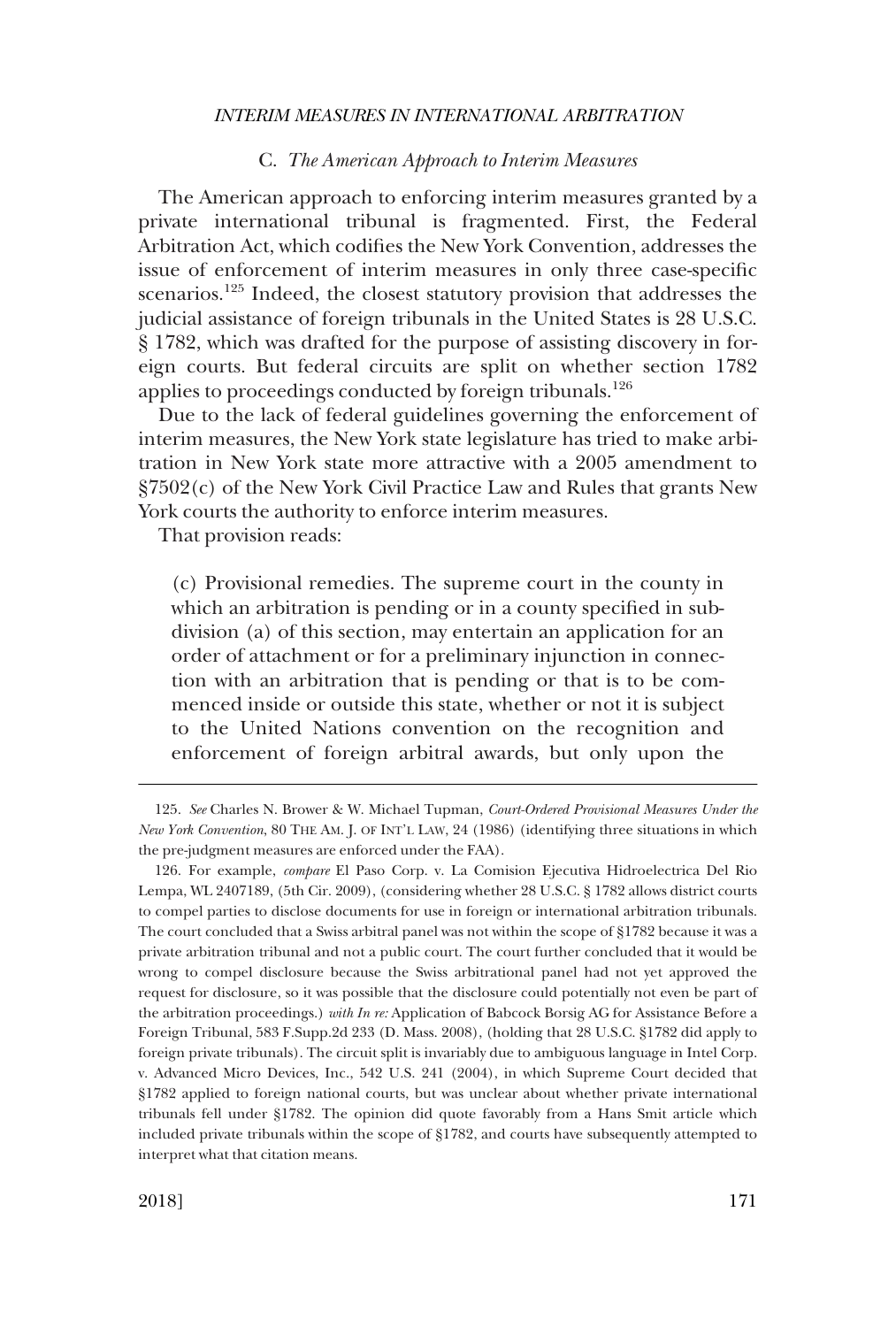ground that the award to which the applicant may be entitled may be rendered ineffectual without such provisional relief  $\ldots$ <sup>127</sup>

The above statute reflects the state of New York's policy to be friendlier towards arbitration and reflects an approach akin to Germany's.<sup>128</sup> Outside of New York, however, it appears that other states have not passed statutes concerning the enforcement of interim measures issued by private tribunals. In the absence of a federal statutory framework, American courts outside of New York have deliberated whether the New York Convention gives sufficient grounds for the enforcement of interim measures issued by a tribunal. Predictably, courts have interpreted the New York Convention differently.

For example, in *McCreary Tire & Rubber Co. v. CEAT S.p.A.*, the Third Circuit declined to enforce interim measures in a case before an arbitration panel, reasoning that judicial intervention in an arbitration by issuing interim measures would violate the spirit of the New York Convention.129 The court summarized its reasoning by stating that "[t]he contention that arbitration is merely another method of trial, to which state provisional remedies should equally apply, is unavailable [...]" under the New York Convention.<sup>130</sup> In contrast, in *Carolina Power & Light Company* v. *Uranex*, the court determined that the New York Convention did not preclude American courts from enforcing orders of interim measures, reasoning that "[t]here is no indication in either the text or the apparent policies of the [New York] Convention that resort to prejudgment attachment was to be precluded [. . .]." 131 The

<sup>127.</sup> N.Y. C.P.L.R. § 7502(c) (2012).

<sup>128.</sup> New York State Courts have likewise read CPLR 7502(c) liberally. *See* Drexel Burnham Labert Inc. v. Ruebsamen, 139 A.D.2d 323, 328 (N.Y. App. Div. 1988) ("the possibility that an arbitration award may be rendered ineffectual in the absence of an order of attachment is sufficient under the statute to support provisional relief."); County Natwest Sec. Corp. USA v. Jesup, Josephthal & Co., Inc., 180 A.D.2d 468, 469 (N.Y. App. Div. 1992) ("This Court has held that the standard that governs in a case involving arbitration is whether the award 'may be rendered ineffectual without such provisional relief'. And the standards generally applicable to the attachments pursuant to CPLR 6201(3), such as sinister maneuvers or fraudulent conduct, are not required to be shown in an application pursuant to CPLR  $7502(c)$ .").

<sup>129.</sup> McCreary Tire & Rubber Company v. CEAT S.P.A, 501 F.2d 1032 (3d Cir. 1974).

<sup>130.</sup> *Id*. at 1038.

<sup>131.</sup> Carolina Power & Light Co. v. Uranex, 451 F. Supp. 1044 (N.D. Cal. 1977). Due in part to scholarly criticism of *McCreary Tire*, the majority of subsequent cases have tended to side with *Carolina Power & Light*'s logic. *See* China Nat. Metal Products Import/Export Co. v. Apex Digital, Inc., 155 F.Supp.2d 1174 (C. D. California, 2001) (rejecting *McCreary's* argument that the New York Convention prevents courts from enforcing interim measures issued by the court.); Bahr.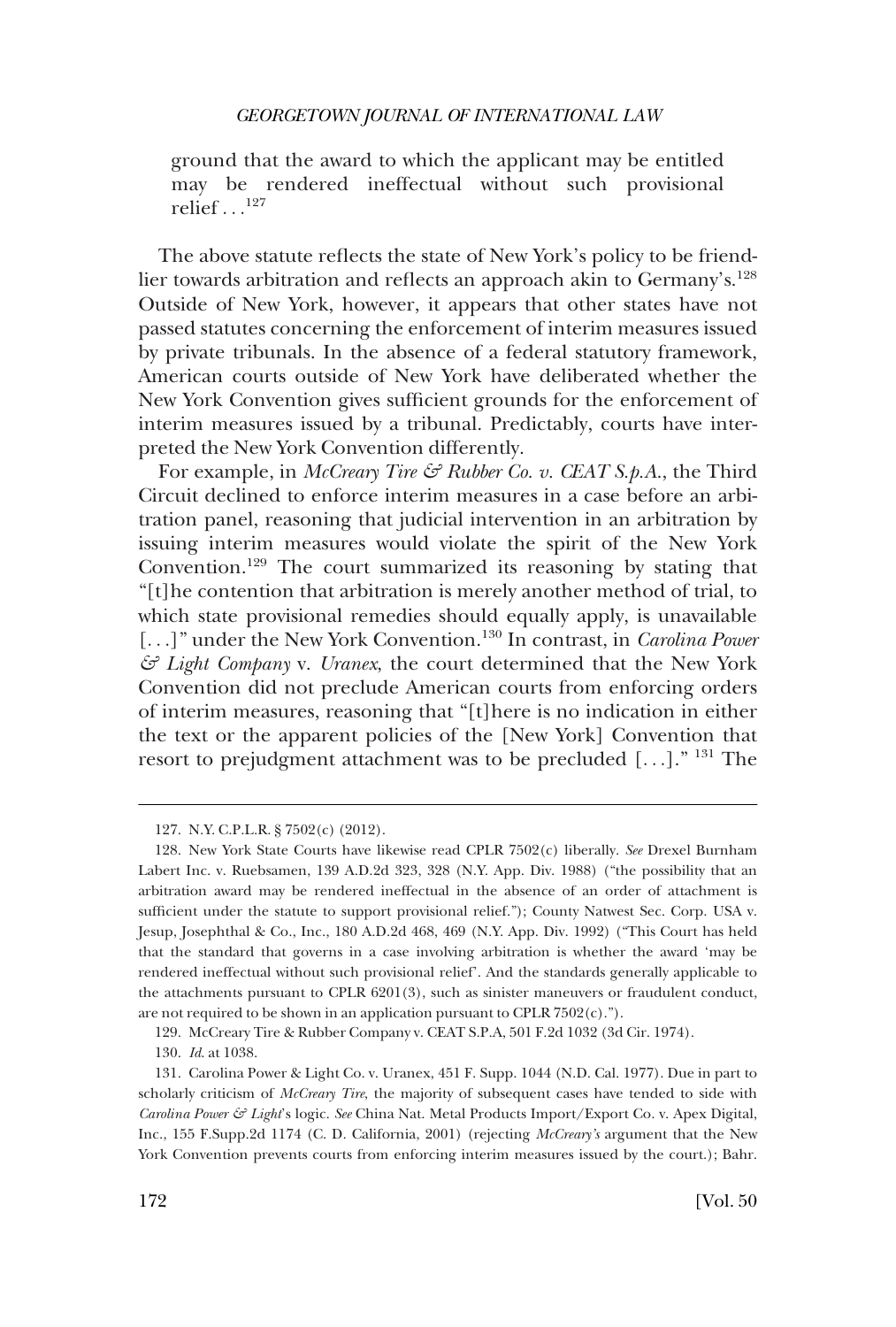<span id="page-30-0"></span>split among the courts, however, appears to remain unresolved until the Supreme Court intervenes.

Thus, the American system is fragmented in how it enforces interim measures granted by a private international tribunal. On the one hand, American federal law has failed to address how and whether national courts should enforce interim measures granted by private international tribunals. As a result of that federal vacuum, New York has passed its own state laws with the hope of maintaining New York state law as an attractive *lex arbitri*. Outside of New York, however, it has been up to federal courts to determine whether to enforce interim measures in support of private international law, leading to an almost inevitable split among circuits.

#### D. *Comparing and contrasting the different approaches to enforcement*

The American, German and British systems represent three different archetypes about how a national court may approach the enforcement of interim measures. On the one hand, there is the German approach, which provides nearly unconditional support for interim measures issued by a tribunal.<sup>132</sup> In contrast, the American system only lends judicial support to interim measures in some circuits, while other circuits following *McCreary Tire* are likely to provide no support to interim measures issued by a tribunal.<sup>133</sup> The British system represents a middleground position between the two extremes by offering judicial support but only as a last resort.<sup>134</sup> The major problem with the British and American approaches, however, is that both create greater uncertainty in the arbitral system, which will invariably raise the cost of doing business by increasing litigation risk. Under the American and British systems, it is unclear whether and when a court might buttress a tribunal order.135 The German system, in contrast, provides clear notice to parties that interim measures issued by a tribunal will be supported by the force of the German national courts.<sup>136</sup> The German approach,

- 132. *See supra* note 116 and accompanying text.
- 133. *See supra* notes 129–131 and accompanying text.
- 134. *See* Schaefer, *supra* note 9.
- 135. *See supra* notes 129–131 and accompanying text.
- 136. *See supra* note 115 and accompanying text.

Telcoms. Co. v. Discovery Tel, Inc., 476 F. Supp. 2d 176, 180-81 (D. Conn. 2007) ("[the opinion] that the Convention ... somehow prohibits provisional remedies in international arbitration has long been harshly criticized by courts and commentators . . . this Court can discern nothing in the Convention that divests federal courts of jurisdiction to issue provisional remedies or other *pendente lite* orders, such as an attachment, when appropriate in international arbitrations, and certainly no reason to differentiate between domestic and international arbitrations in that regard").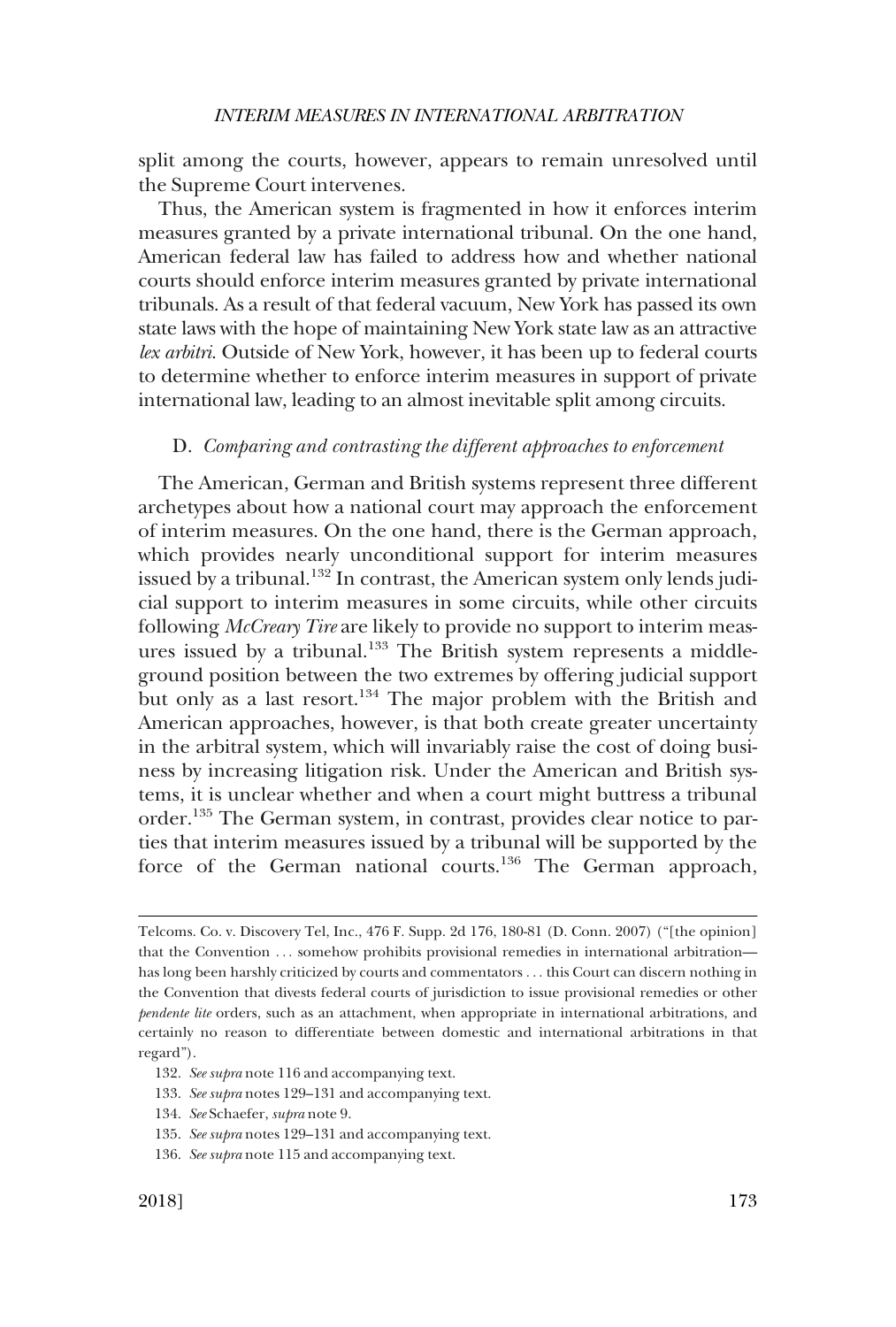<span id="page-31-0"></span>therefore, is more desirable as it bolsters the authority of the tribunal while at the same time providing greater predictability for the parties facing arbitration.

# V. CONCLUSION: THE NEED FOR HARMONIZATION AND THE RAISING OF **STANDARDS**

This Note identifies two different, but interrelated, problems with interim measures. First, the Note highlights the lower standard with which arbitral tribunals issue interim measures. This Note challenges the international tribunal system to both raise and harmonize its standards for issuing interim measures. Currently, the standards used for applying interim measures by arbitration tribunals are woefully low, and the reasoning in determining the application of interim measures is far from rigorous. Furthermore, the application of the standards by tribunals is far from consistent, as some tribunals apply a high threshold to the issuance of interim measures, and other tribunals seem to maintain a lower standard in their issuance. Raising the standards will be essential to the legitimacy of international commercial arbitration and increasingly important as interim measures become more and more common in international arbitration.

The second problem this Note has examined is the lack of harmonization among different national court systems with regard to their enforcement of interim measures, as demonstrated in the approach of German courts, British courts, and American courts.137 One could argue that harmonization may inevitably result as different countries amend their laws to be more conducive to arbitration. That is, the competition among different nations for the big business of international arbitration may, over time, lead to more hospitable statutes granting national courts the authority to enforce interim measures issued by a tribunal.

But a faster and more efficient approach than such a *laissez-faire* route would be for different countries to harmonize their treatment of interim measures through the drafting of a second international

<sup>137.</sup> To be sure, the observation that the enforcement of interim measures is not uniform is not novel. *See, e.g*., BORN*, supra* note 6, at 2511–12 ("Unfortunately, the law relating to the enforceability of tribunal-ordered provisional measures is unsettled."); Wang, *supra* note 13, at 1099. This article, however, builds upon this past scholarship by updating crucial changes to the enforcement of interim measures by national courts and highlighting the five factors that arbitral panels use when examining interim measures. More importantly, this Note provides one of the first academic endeavors to analyze actual case law in order to illustrate the woefully low bar that international tribunals are using for provisional measures. Furthermore, this Note highlights the connection between that troublesome reasoning and its potential enforcement in national courts.